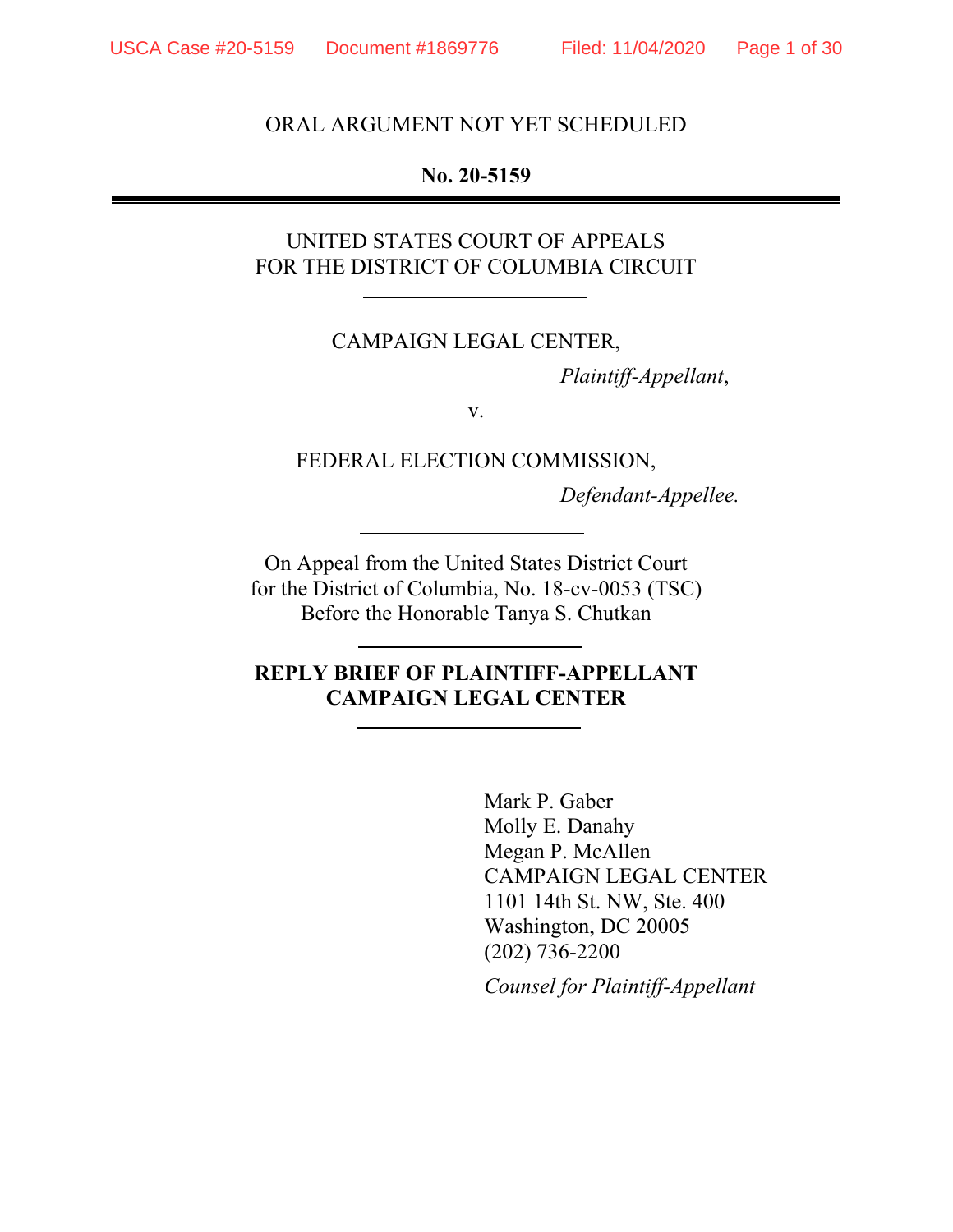# **TABLE OF CONTENTS**

| I. CLC Has Standing to Enforce Its Statutory Right to Agency Action. 4                                                                              |  |
|-----------------------------------------------------------------------------------------------------------------------------------------------------|--|
| II. The FEC's Failure to Act Deprives CLC of Information to which It Is<br>Entitled by Statute and Directly Impedes CLC's Ability to Effectuate its |  |
|                                                                                                                                                     |  |
|                                                                                                                                                     |  |
|                                                                                                                                                     |  |
|                                                                                                                                                     |  |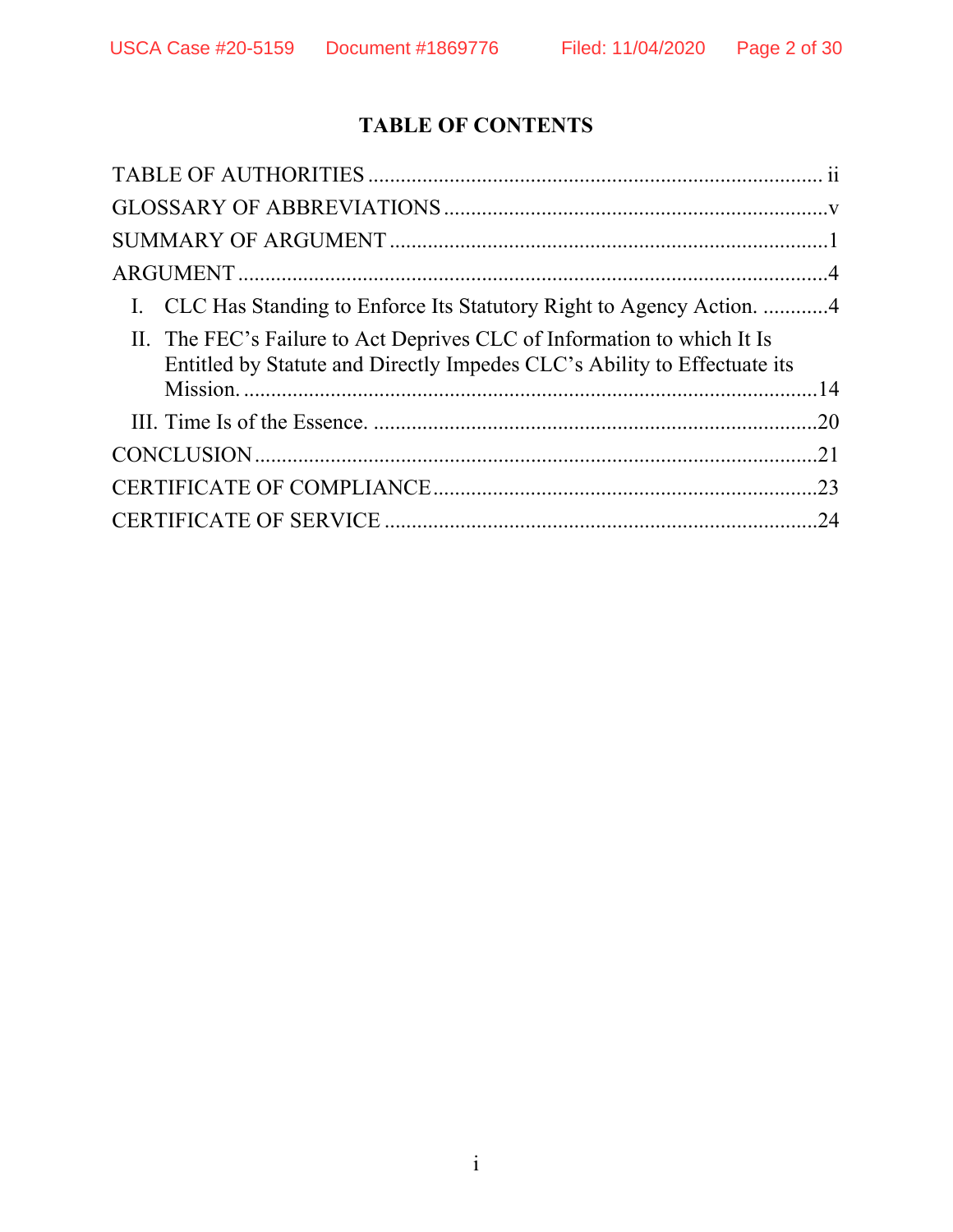# **TABLE OF AUTHORITIES**

## **Cases**

| Citizens for Responsibility and Ethics in Washington v. FEC,          |  |
|-----------------------------------------------------------------------|--|
| Citizens for Responsibility and Ethics in Washington v. FEC,          |  |
|                                                                       |  |
| Democratic Senatorial Campaign Committee v. FEC,                      |  |
| Doe v. Federal Democratic Republic of Ethiopia,                       |  |
|                                                                       |  |
|                                                                       |  |
| FEC v. Democratic Senatorial Campaign Committee, 454 U.S. 27 (1981) 6 |  |
|                                                                       |  |
| Free Speech for People v. FEC, 442 F. Supp. 3d 335 (D.D.C. 2020)17    |  |
| Judicial Watch, Inc. v. FEC, 293 F. Supp. 2d 41 (D.D.C. 2003) 17      |  |
|                                                                       |  |
|                                                                       |  |
|                                                                       |  |
|                                                                       |  |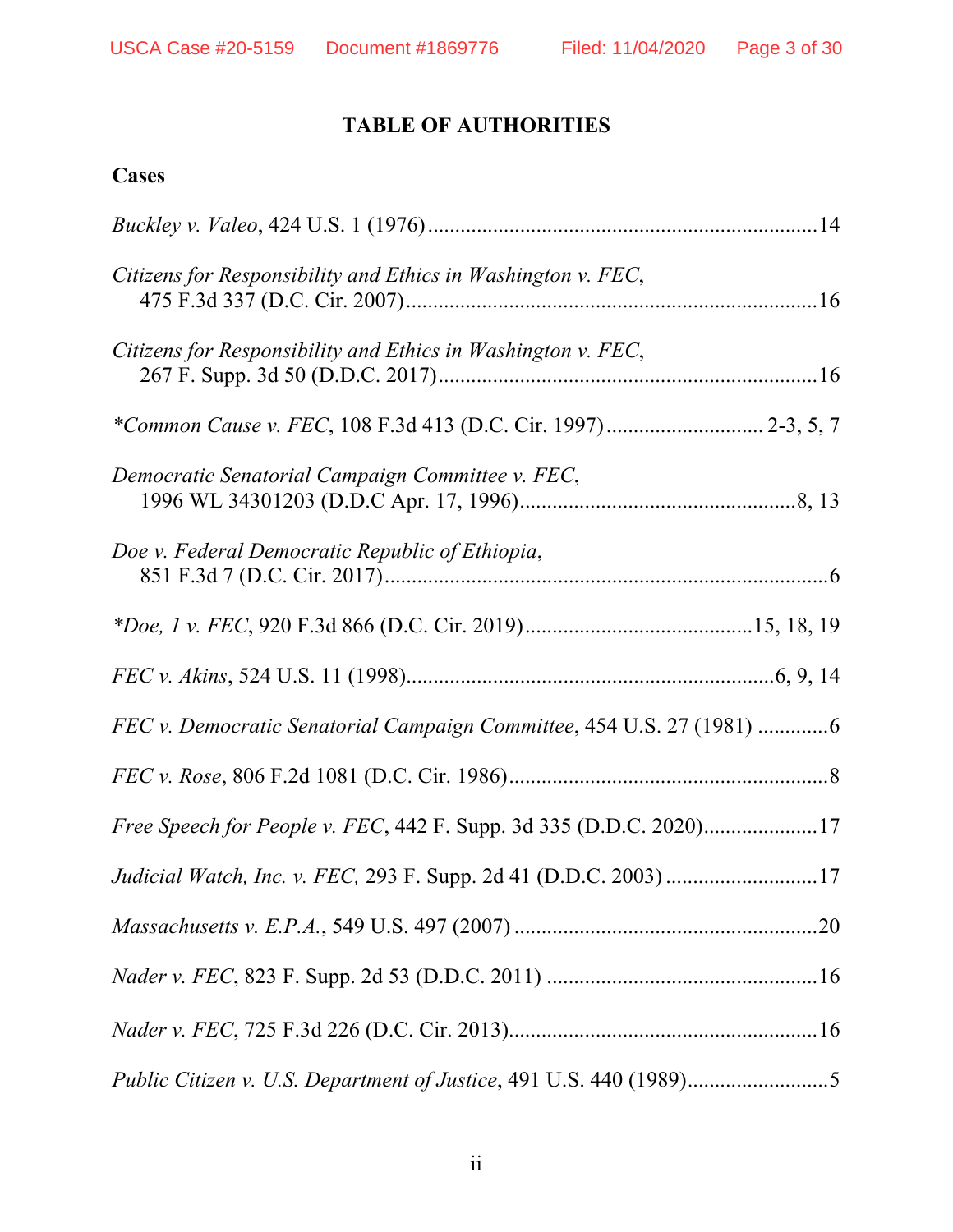| *Rushforth v. Council of Economic Advisers,            |  |
|--------------------------------------------------------|--|
|                                                        |  |
| Telecommunications Research & Action Center v. F.C.C., |  |
|                                                        |  |
| *Zivotofksy ex rel. Ari Z. v. Secretary of State,      |  |
| <b>Statutes</b>                                        |  |
|                                                        |  |
|                                                        |  |
|                                                        |  |
|                                                        |  |
|                                                        |  |
|                                                        |  |
|                                                        |  |
|                                                        |  |
|                                                        |  |
|                                                        |  |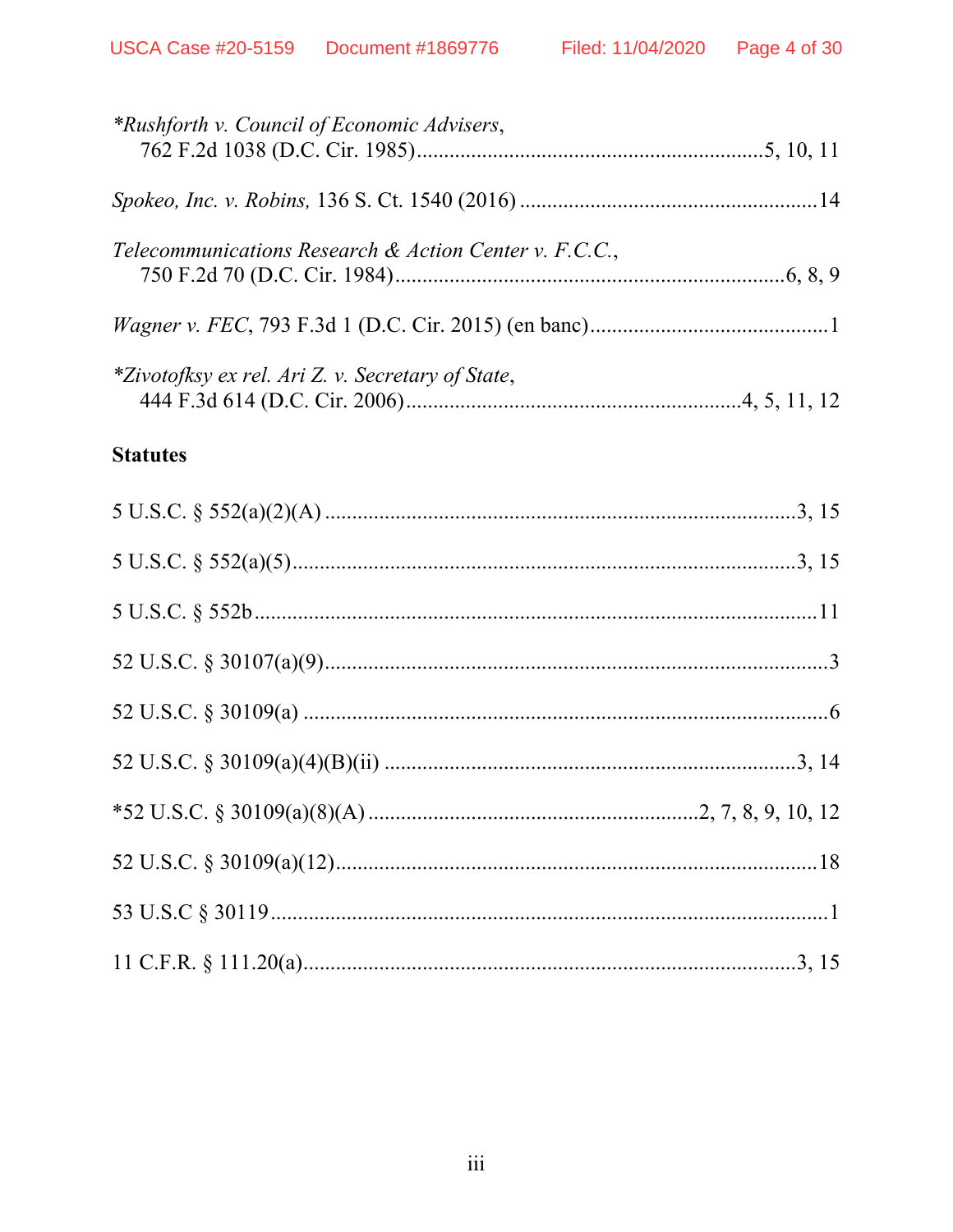## **Other Authorities**

| Disclosure of Certain Documents in Enforcement and Other Matters, 81 Fed. Reg. |  |
|--------------------------------------------------------------------------------|--|
|                                                                                |  |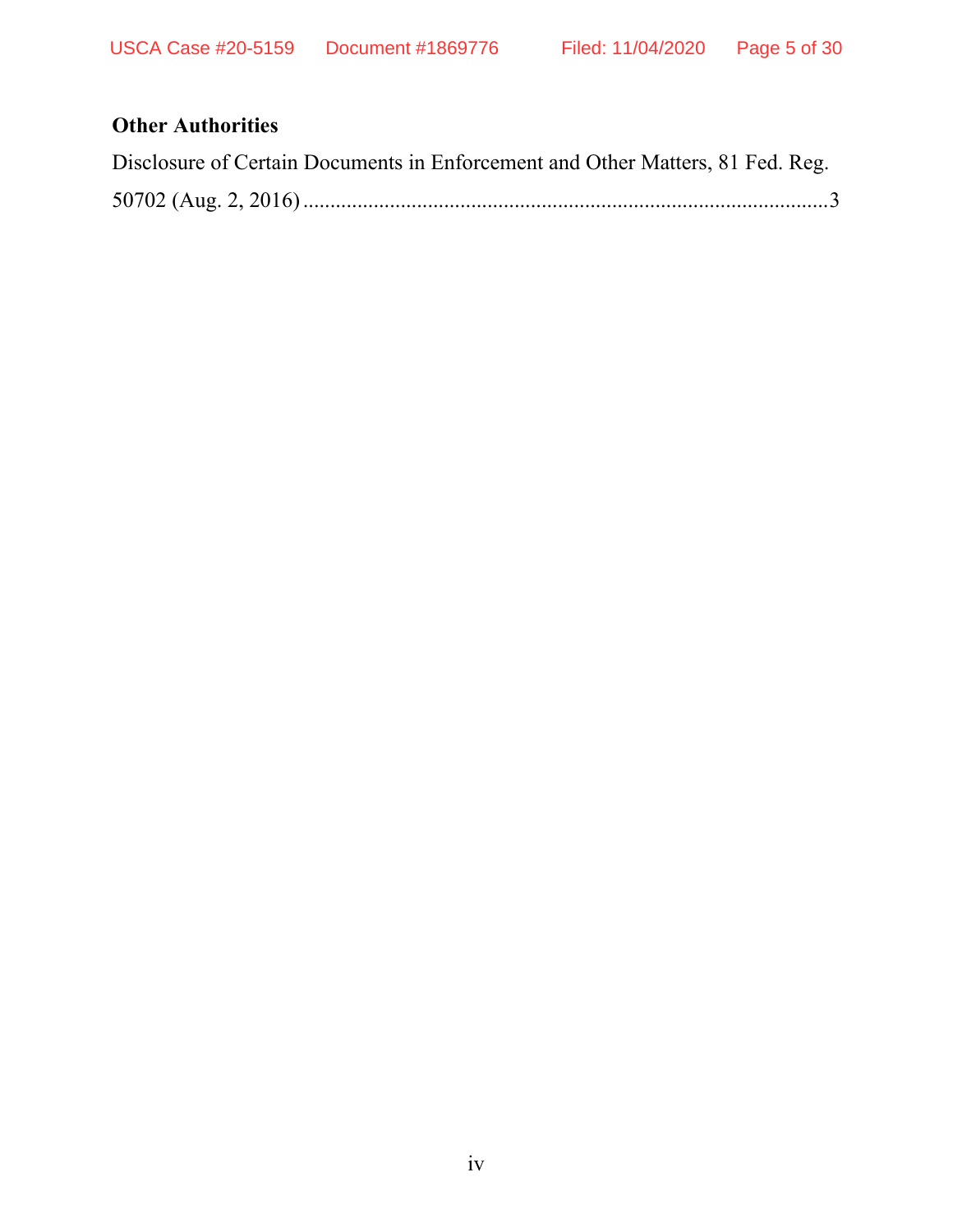# **GLOSSARY OF ABBREVIATIONS**

- **CLC** Campaign Legal Center
- FEC Federal Election Commission
- **FECA** Federal Election Campaign Act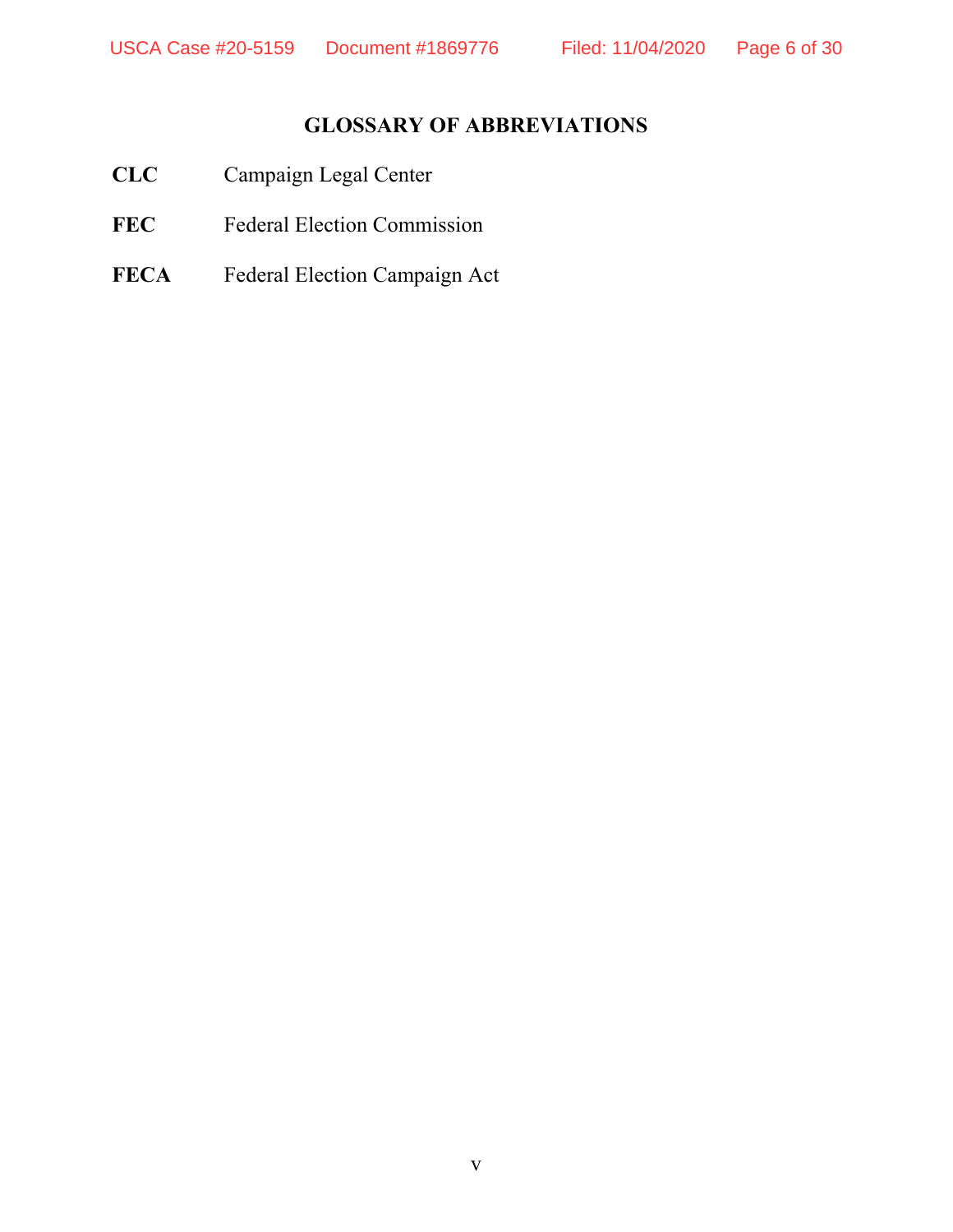#### **SUMMARY OF ARGUMENT**

For almost eighty years, federal law has barred persons or entities contracting with the federal government from making direct or indirect campaign contributions. *See* 52 U.S.C. § 30119. And for good reason: the contractor contribution ban was "the outgrowth of a decades-long congressional effort to prevent corruption and ensure the merit-based administration of the national government," concerns that remain every bit as urgent as they were in 1940. *Wagner v. FEC*, 793 F.3d 1, 14, (D.C. Cir. 2015) (en banc). Indeed, as this Court has recognized, "if there is an area that can be described as the 'heartland' of such [corruption] concerns, the contracting process is it." *Id.* at 22.

The Federal Election Commission ("FEC") failed to heed this admonition in its continuing failure to take action on the administrative complaint here. Nearly four years have now elapsed since plaintiff-appellant Campaign Legal Center ("CLC") filed an administrative complaint alleging clear violations of the contractor contribution ban—namely, that Geo Corrections Holdings, Inc., a wholly owned subsidiary of private prison federal contractor GEO Group, Inc., contributed hundreds of thousands of dollars in 2016 to a federal super PAC supporting Donald Trump in violation of 52 U.S.C. § 30119—but the agency still has yet to act.

Unable to defend this protracted delay on the merits, the FEC has instead focused its defense on the claim that CLC lacks standing. That claim is wrong, and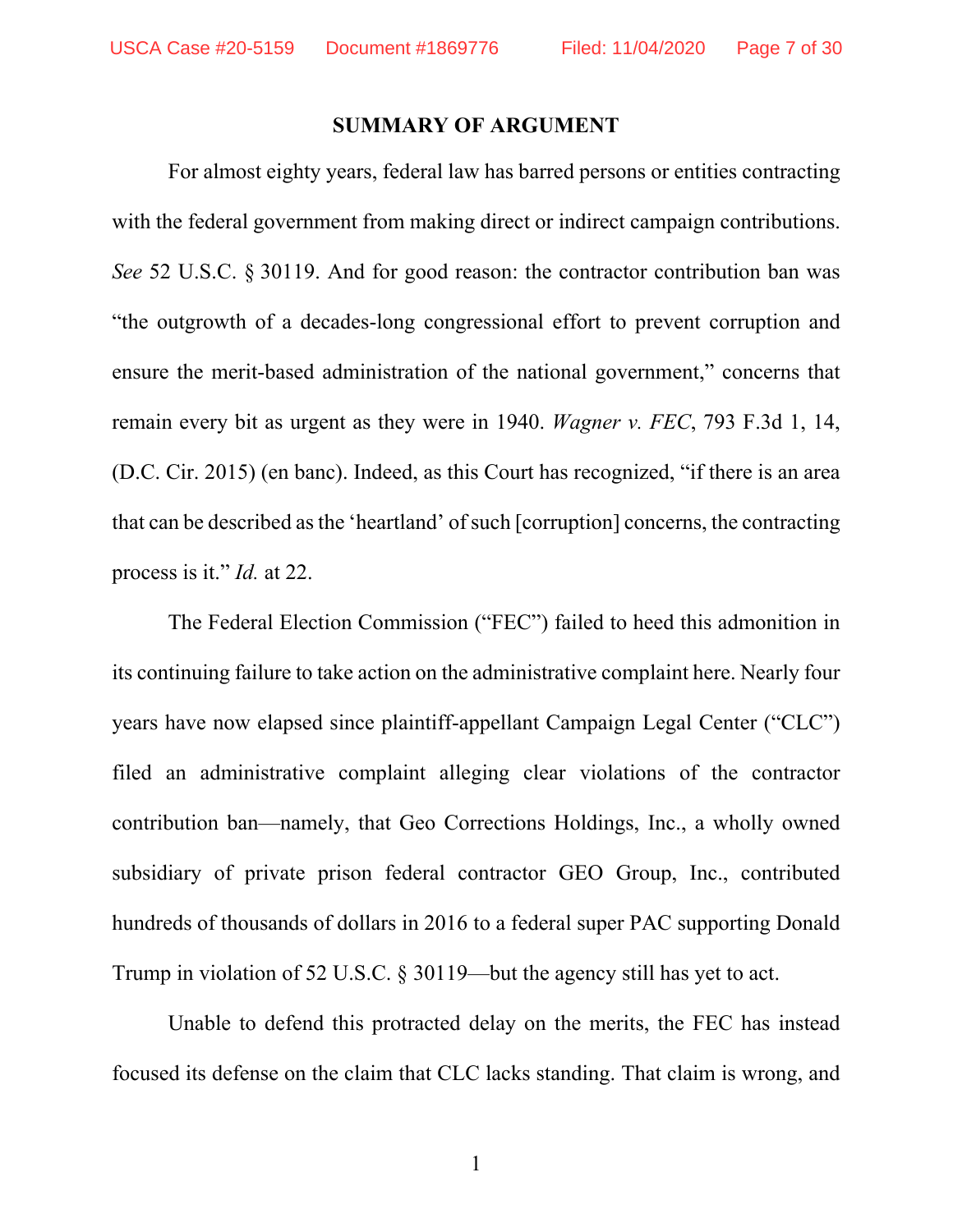as explained in CLC's opening brief, the district court was wrong to adopt it. CLC suffers concrete injuries as a result of the FEC's delay, both to its statutory right to receive *some* action in response to its administrative complaint and to informational rights long recognized as sufficient to confer standing. The FEC and its *amicus* offer no cogent basis for finding that these injuries somehow fail to clear the Article III bar.

*First*, Congress created a right to FEC action on administrative complaints by authorizing a judicial remedy for unlawful FEC delay when the agency fails to act within 120 days. As a complainant under the Federal Election Campaign Act ("FECA"), CLC thus has a right to timely action on its administrative complaint as evidenced by Congress's authorization of a judicial remedy to enforce that right if the FEC fails to "act on [its] complaint during the 120-day period beginning on the date the complaint is filed." 52 U.S.C.  $\S 30109(a)(8)(A)$ . Under longstanding Supreme Court and D.C. Circuit precedent, Congress may define statutory rights the deprivation of which constitute an injury sufficient to satisfy Article III standing requirements.

The FEC contends that FECA stands alone as an exception to this rule, but its arguments are unavailing. Just as a FOIA requestor has standing to sue when denied the information she seeks, so too does CLC have standing when it is denied the agency action Congress prescribed. Nor does *Common Cause v. FEC*, 108 F.3d 413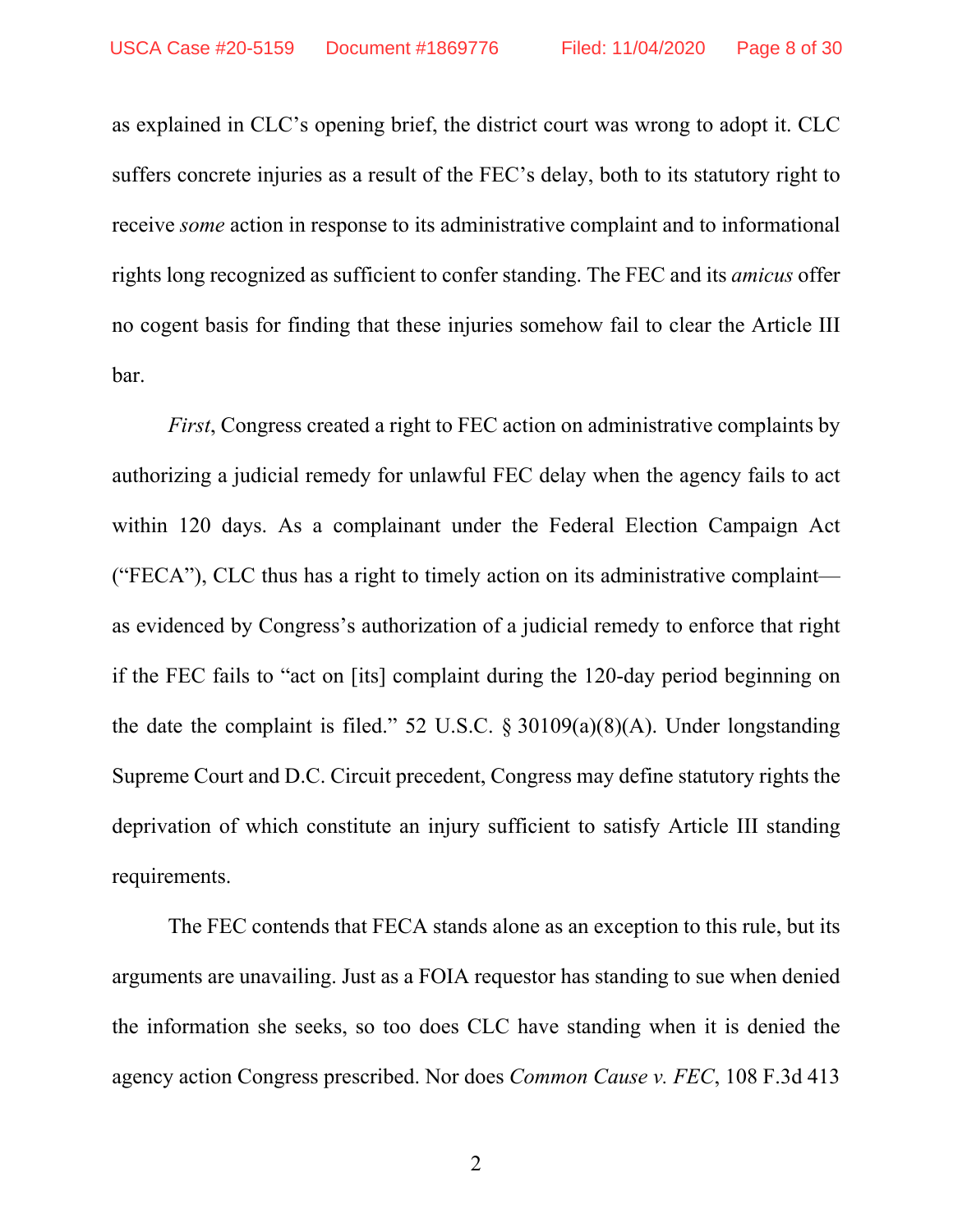(D.C. Cir. 1997), mandate a contrary conclusion. *Common Cause* was a dismissal case, not a delay case, and unlawful FEC delay is distinct from an unlawful FEC dismissal for constitutional standing purposes.

*Second*, CLC suffers a distinct informational injury because the FEC's continuing failure to resolve its administrative complaint means no information about the proceedings can be made publicly available, including any of the FEC's legal conclusions, factual findings, or vote records. *See id.* § 30109(a)(4)(B)(ii); 11 C.F.R. § 111.20(a); Disclosure of Certain Documents in Enforcement and Other Matters, 81 Fed. Reg. 50702 (Aug. 2, 2016); *see also* 5 U.S.C. § 552(a)(2), (a)(5). CLC's public education, legislative policy, and regulatory reform programs depend on this information, so the FEC's failure to act seriously impairs CLC's ability to effectuate its organizational mission. Without the ability to compel agency action in court, complainants have no way to uncover "the basis" of FEC inaction, *see* 11 C.F.R. § 111.20(a), although statutory and regulatory provisions all anticipate that FEC enforcement proceedings will be handled "expeditiously," 52 U.S.C. § 30107(a)(9), and thereafter be made public, *id.* § 30109(a)(4)(B)(ii). *See also* 5 U.S.C.  $\S 552(a)(2)$ ,  $(a)(5)$ . Nothing in the Act or longstanding FEC enforcement regulations and policies permits the Commission to simply hold a matter open in perpetuity and thereby preempt these disclosure requirements.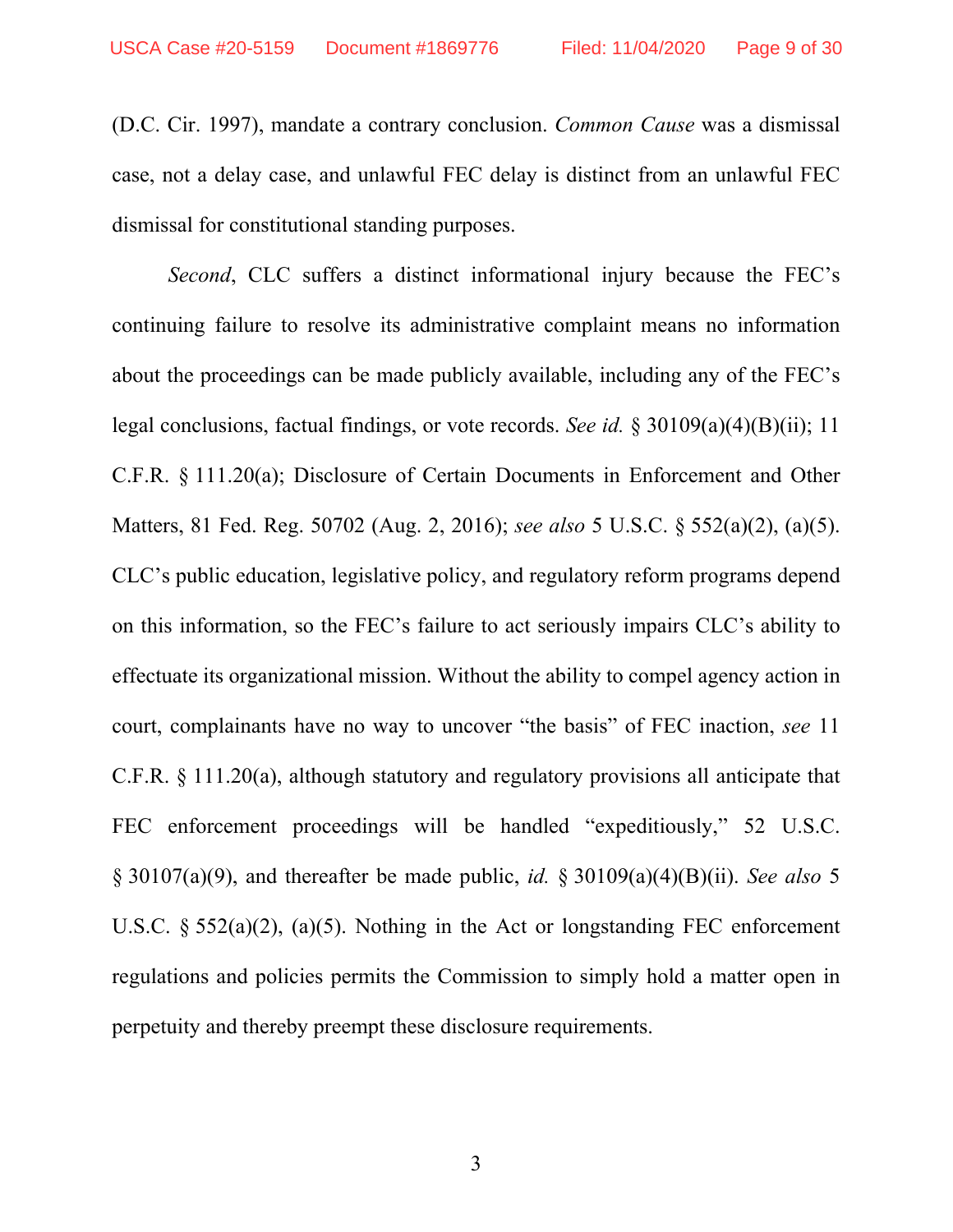The FEC's claim that dismissal and delay actions under FECA must be treated identically for standing purposes fails for these reasons. Indeed, the delay here which now threatens to extend beyond the five-year statute of limitations, risks permanently depriving CLC of information to which it is entitled under FECA. The unique informational deficits arising in a delay suit thus give rise to Article III injuries wholly distinct from those at stake in *Common Cause*.

CLC respectfully urges that the Court reverse the district court's finding with respect to CLC's standing, vacate the order dismissing this action, and remand for further proceedings on an expedited basis.

### **ARGUMENT**

### **I. CLC Has Standing to Enforce Its Statutory Right to Agency Action.**

 CLC has standing to enforce its statutory right to agency action. As this Court has held, Congress may create statutory rights, the deprivation of which give rise to Article III standing, even if the harm alleged would not otherwise confer standing. In such cases, a plaintiff is injured for Article III purposes "because he did not get what the statute entitled him to receive." *Zivotofsky ex rel. Ari Z. v. Secretary of State*, 444 F.3d 614, 618 (D.C. Cir. 2006). This Court has recognized this type of "statutory standing" in a number of contexts, including the Freedom of Information Act ("FOIA"), *id.*, the right to have Jerusalem listed as the place of birth on a birth certificate, *id.*, rights created under the Federal Advisory Committee Act ("FACA"),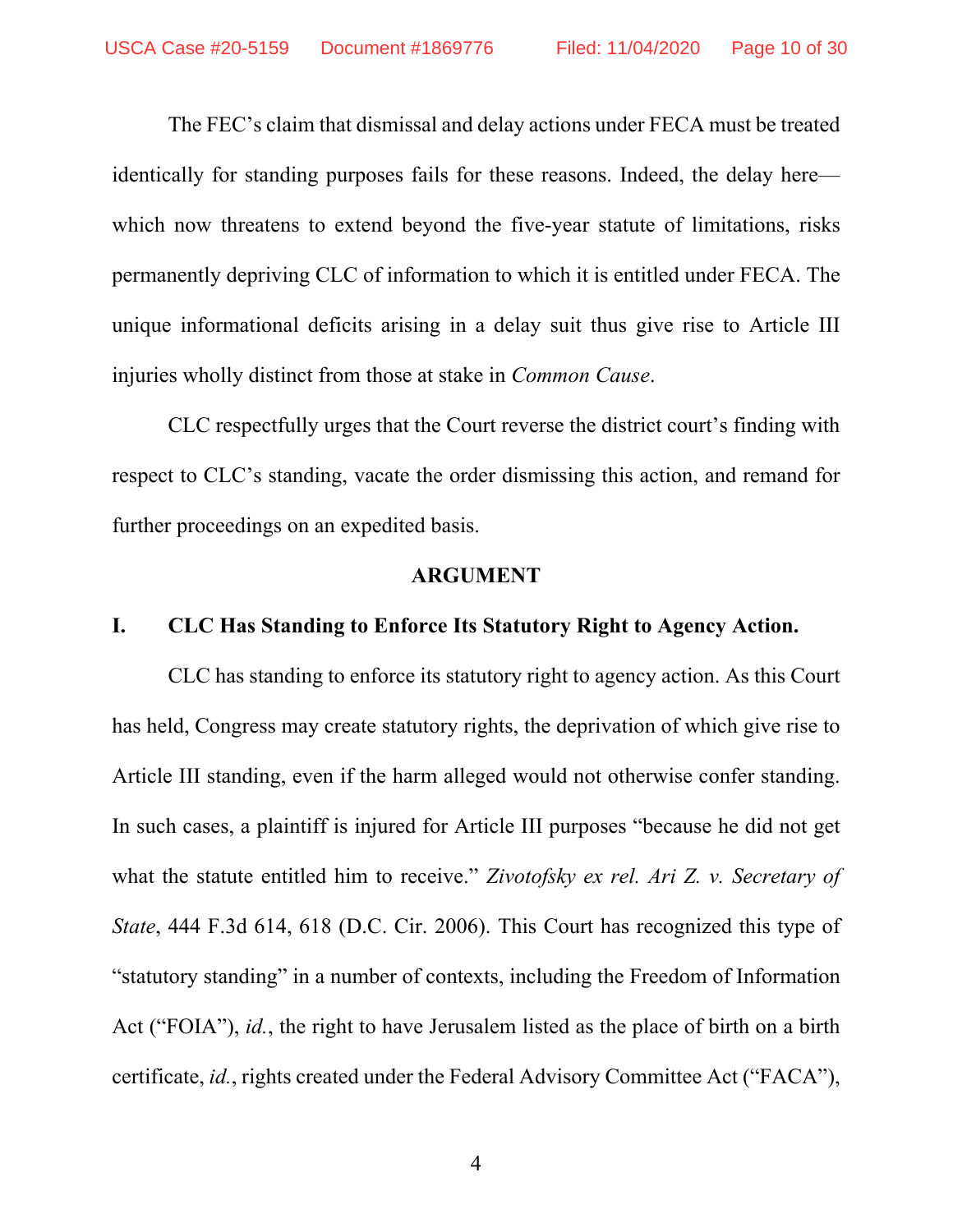*id.* at 618; *Pub. Citizen v. U.S. Dep't of Justice*, 491 U.S. 440, 449 (1989); and the right to agency action to promulgate rulemaking under the Sunshine Act, *Rushforth v. Council of Econ. Advisers*, 762 F.2d 1039, 1039 n.3 (D.C. Cir. 1985). As CLC has explained, *see* Opening Br. at 12-25, it has standing to enforce its statutory right to FEC action on its administrative complaint for the same reasons a plaintiff has standing to enforce its statutory rights under the Foreign Relations Authorization Act, FOIA, FACA, and the Sunshine Act: CLC has not received what Congress statutorily entitled it to receive. The FEC contends that the Federal Election Campaign Act ("FECA") stands alone as an exception to this rule, but its arguments are meritless.

*First*, the FEC contends that this Court's decision in *Common Cause v. FEC*, 108 F.3d 413 (D.C. Cir. 1997) (per curiam), forecloses CLC's standing. Not so. Here, CLC challenges the FEC's *delay*—its failure to act on CLC's administrative complaint within 120 days, whereas in *Common Cause*, the plaintiff challenged the dismissal of its administrative complaint. Section 30109(a)(8)(A) establishes two different causes of action: one to challenge the FEC's failure to act on an administrative complaint, and one to challenge the FEC's dismissal of an administrative complaint. Although those two causes of action are located in the same statutory paragraph, they are in fact distinct. The actions implicate different legal standards, with delay suits assessed under factors related to the reasonableness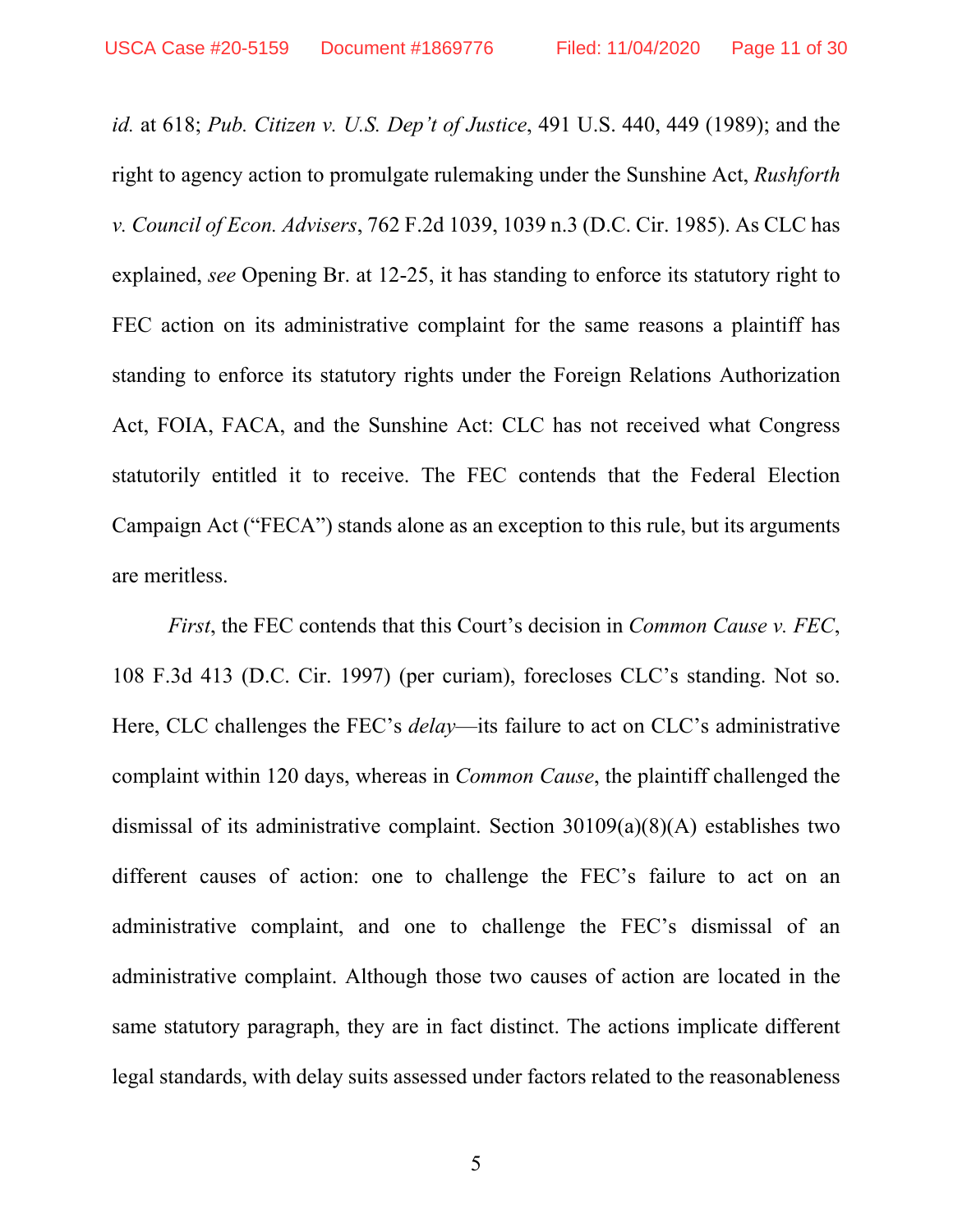of the delay, *see Telecomm. Research & Action Ctr. v. F.C.C.*, 750 F.2d 70, 80 (D.C. Cir. 1984) ("*TRAC*"), and dismissal cases turning on factors such as "the thoroughness, validity, and consistency of [the FEC's] agency's reasoning," *see FEC v. Democratic Senatorial Campaign Comm.*, 454 U.S. 27, 37 (1981). The actions are brought at different (and mutually exclusive) stages of the FECA enforcement process—delay suits only when the FEC has failed to take action, and dismissal suits only after the FEC has made a final determination. *See* 52 U.S.C. § 30109(a). And the actions implicate different harms to complainant-plaintiffs: delay suits involve harm to plaintiffs who are denied their statutory right to expeditious agency action in the time-sensitive area of election law, while dismissal suits involve harm to plaintiffs who are deprived of the information or substantive protections FECA guarantees. *See FEC v. Akins*, 524 U.S. 11 (1998).

The FEC highlights the *Common Cause* decision's characterization of that plaintiff as desiring "a prompt and lawful resolution of the complaint" in a "reasonable period of time." FEC Br. at 13 (quoting *Common Cause*, 108 F.3d at 418). But the timeliness of the FEC's consideration was not at issue in the case. The Court's passing statements on that topic are not precedent, had no bearing on the issue actually before the Court, and were not informed by the arguments CLC raises here. *See Doe v. Fed. Democratic Republic of Ethiopia*, 851 F.3d 7, 10 (D.C. Cir. 2017) ("[B]inding circuit law comes only from the holdings of a prior panel, not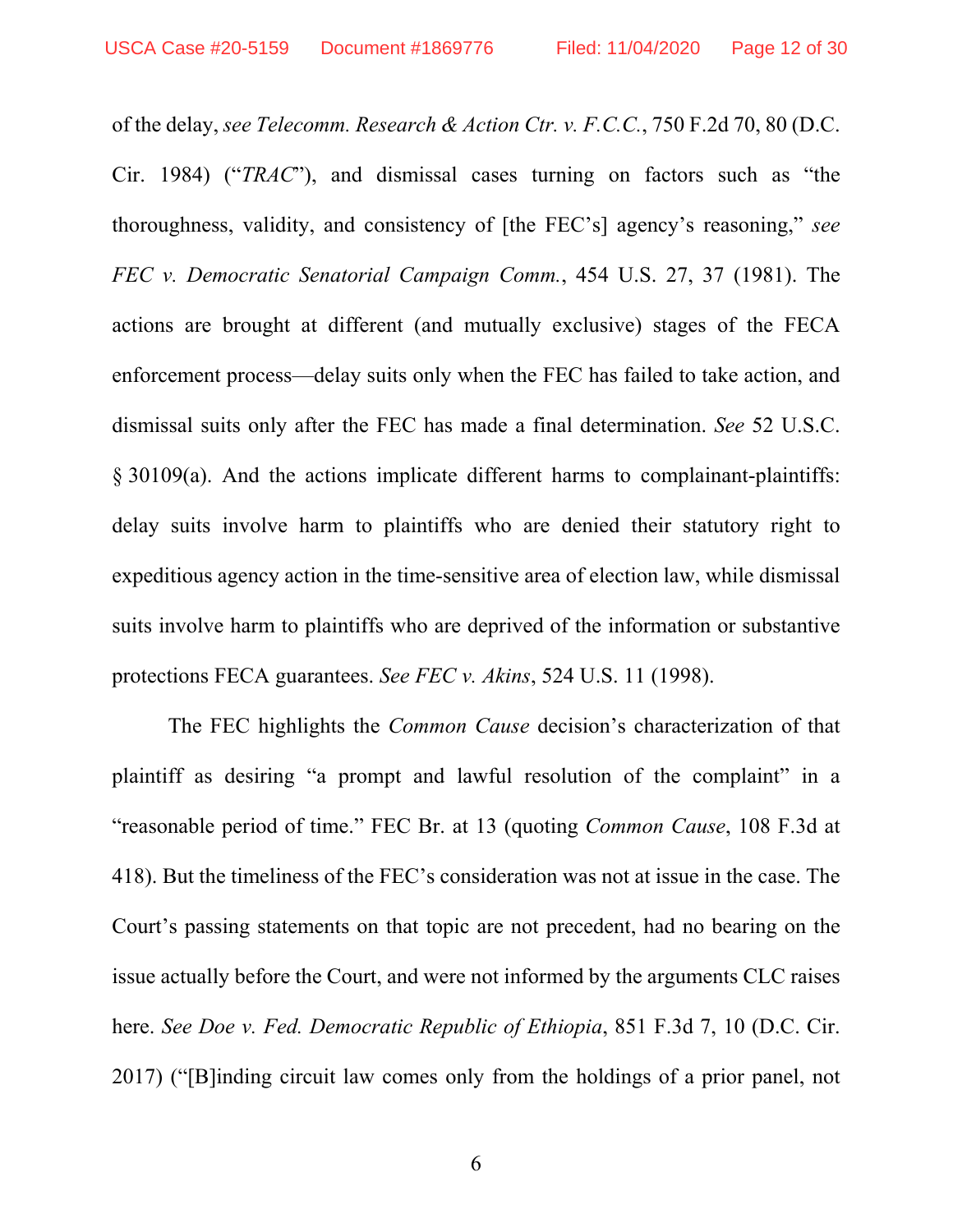from its dicta." (internal quotation marks omitted)). Likewise, *Common Cause*'s reasoning that the plaintiff lacked standing to assert that "the FEC failed to process [a] complaint in accordance with law," 108 F.3d at 419, does not refer to § 30109(a)(8)(A)'s delay suit provision, but rather FECA's substantive requirements at play in the FEC's decision to *dismiss* an administrative complaint. That is all it could have referred to, given the absence of a delay claim in *Common Cause*.

 The FEC suggests that *Common Cause* treated § 30109(a)(8)(A) "as a whole," rather than specifically addressing the dismissal prong of the statute. *See* FEC Br. at 16. Although the delay and dismissal provisions co-exist in the same sentence of the same statutory subpart, the two causes of action differ in the key respect that only the delay provision confers a substantive right. *Common Cause* was a dismissal case, and this Court explicitly decided it as such. *See* 108 F.3d at 419 ("Common Cause has failed to demonstrate that it has suffered a legally cognizable injury as a result of the FEC's *dismissal of its complaint*." (emphasis added)). That the Court referred to § 30109(a)(8)(A) says nothing about the aspect of that provision the Court had no occasion to consider. This Court does not accidentally make precedent by failing to announce that it is not deciding statutory issues not presented by a pending case.<sup>1</sup>

 $\overline{a}$ 

<sup>&</sup>lt;sup>1</sup> *Amicus* GEO Corrections Holdings, Inc. ("GEO") highlights several district court decisions concluding that plaintiffs lacked standing to challenge FEC delay, *see* Geo Br. at 9-10, but the arguments advanced by CLC here were not raised, analyzed, or decided in any of those cases.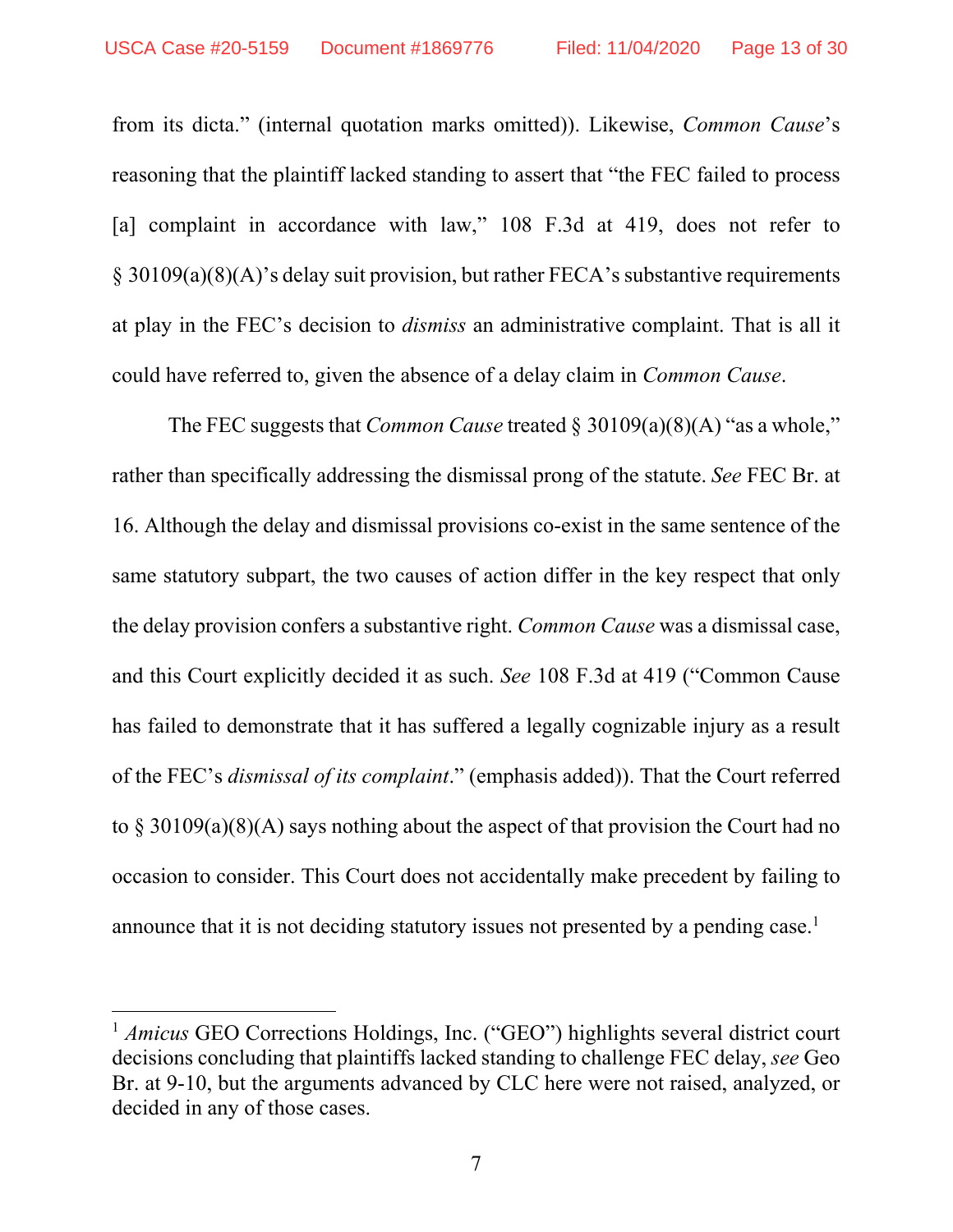*Second*, the FEC contends that § 30109(a)(8)(A) "does not support the strict parsing" advanced by CLC. FEC Br. at 17, based on its theory that the provision contains "equal phrases" defining when a complainant "*may* be aggrieved." *Id.* at 18 (emphasis in original). But, the FEC does not explain what it means by "equal phrases," suggesting only that Congress did not define what it means to be aggrieved under either statutory provision. The FEC's argument is misplaced.

To begin, the FEC omits from its statutory quotations the substantive standard adopted by Congress to determine when a delay may begin to be unreasonable—a failure to act "during the 120-day period beginning on the date the complaint is filed." 52 U.S.C. § 30109(a)(8)(A). Although this Court has held that this provision does not impose a 120-day *deadline* for final agency action, *FEC v. Rose*, 806 F.2d 1081, 1092 (D.C. Cir. 1986), Congress's choice of 120 days reflects its judgment as to when a delay may begin to become unreasonable, *see Democratic Senatorial Campaign Comm. v. FEC*, No. Civ.A. 95-0349(JHG), 1996 WL 34301203 at \*7 (D.D.C Apr. 17, 1996) ("*DSCC*") (noting that although "Congress did not impose specific time constraints upon the Commission to complete final action . . . it did expect that the Commission would fulfill its statutory obligations so that [FECA] would not become a dead letter"); *TRAC*, 750 F.2d at 80 (requiring courts to balance, among other factors, the timetable identified by Congress in determining whether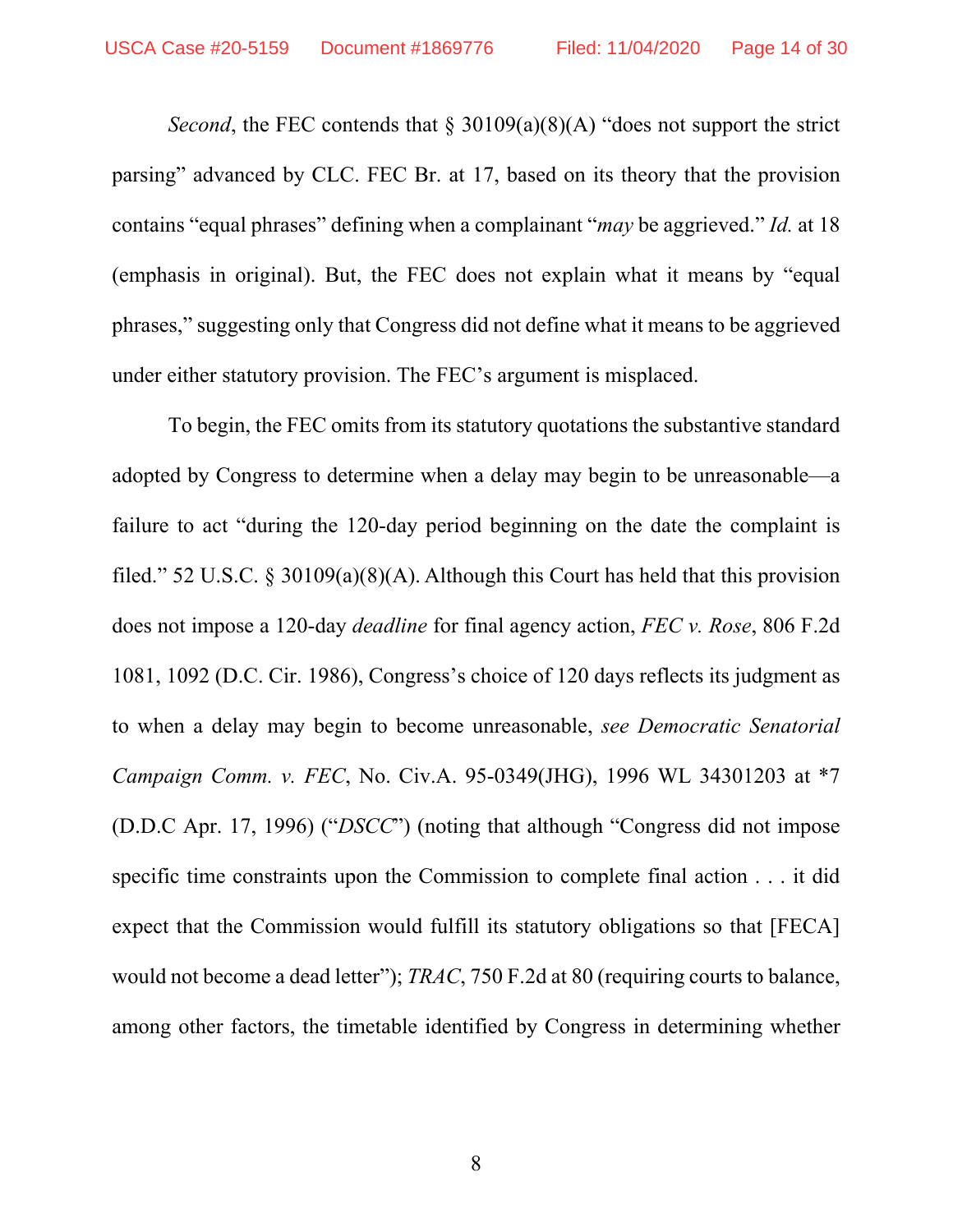delay is unreasonable). The FEC's contention ignores the statutory text and would render the 120-day timeline chosen by Congress substantively meaningless.

Moreover, the FEC is wrong to characterize "by a dismissal" and "by a failure to act [within 120 days]" as "equal phrases." FEC Br. at 18. To be sure, they are *two*  phrases, but they are not "equal," whatever that means, for purposes of statutory injury. Congress defined only in broad terms the injury arising from dismissal of an administrative complaint under  $\S$  30109(a)(8)(A), authorizing suit by any complainant "adversely affected or aggrieved" by a dismissal. *Akins*, 524 U.S. at 19- 20 (noting that "[h]istory associates the word 'aggrieved' with a congressional intent to cast the standing net broadly"). In contrast, Congress specifically identified a distinct statutory right to have the FEC take *some* action on one's administrative complaint, *see* § 30109(a)(8)(A) and it set 120 days as "the timetable," *TRAC*, 750 F.2d at 80, for courts to consider in weighing whether the delay is unreasonable.

Consider the different lawsuits. A party challenging a *dismissal* of its complaint cannot point to anything in  $\S 30109(a)(8)(A)$  for the court to consider in ascertaining whether it has been aggrieved by that dismissal. Nothing in § 30109(a)(8)(A) aids the court in determining whether the complainant has suffered an injury or whether the FEC acted consistent with, or contrary to, law in dismissing the complaint. Rather, the court must consider the factual allegations, and the substantive FECA provisions at issue, to determine whether the complainant has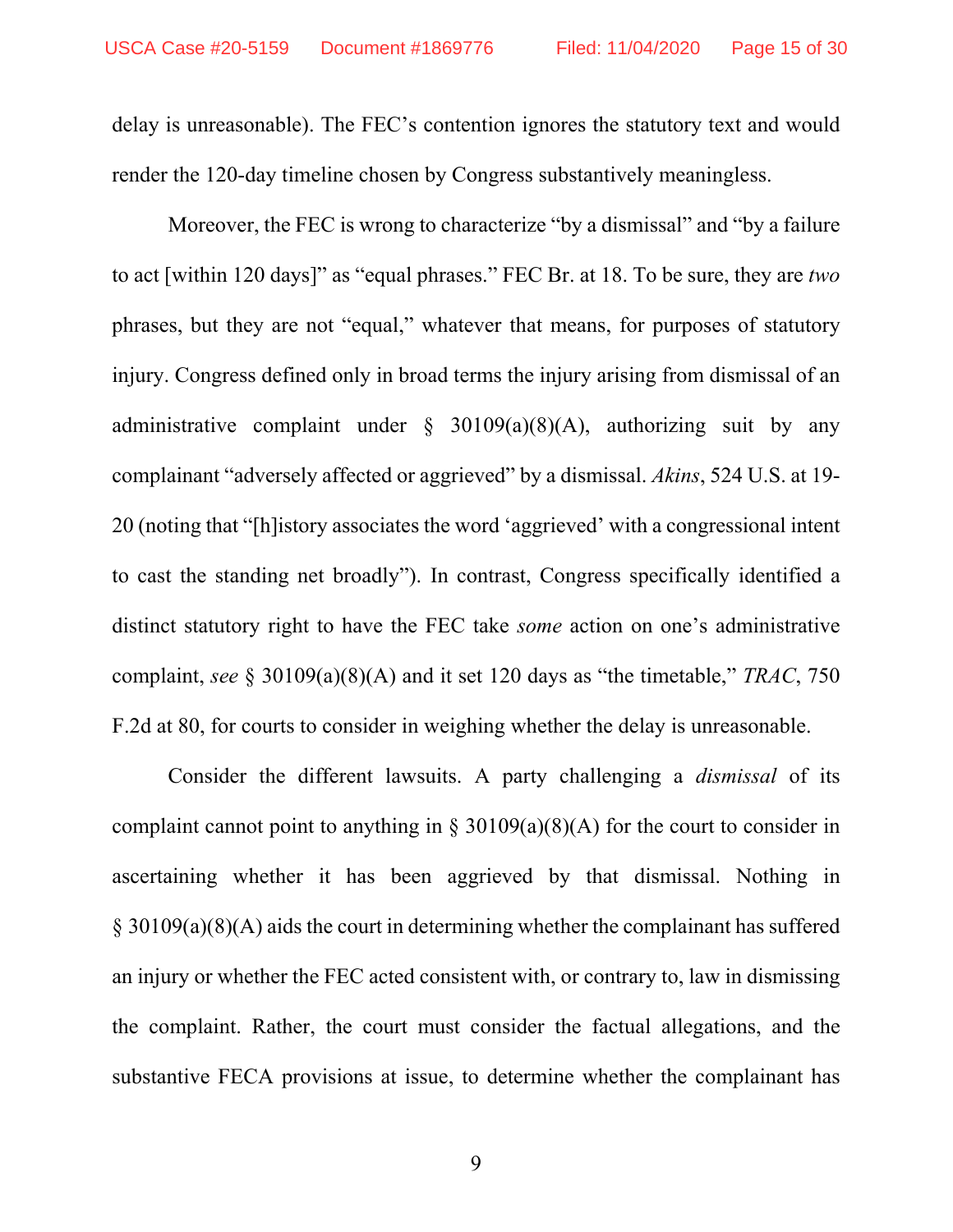been aggrieved by the dismissal. In contrast, a party challenging *failure to act* can point directly to  $\S 30109(a)(8)(A)$  to demonstrate that it is aggrieved: in that statute Congress granted a right to *some* action and provided a timetable against which to judge the agency's progress and weigh whether the conferred right has been violated. Further, the two causes of action involve completely different records for courts to consider: delay cases require courts to consider evidence regarding the Commission's actions and priorities, while dismissal cases require courts to evaluate the Commission's application of law to fact. The two provisions are not coterminous or "equal," either in practice or in text. Indeed, the FEC only arrives at its assumption of parallel meaning by excising the substantive metric adopted by Congress for determining when a complainant's right to prompt agency action has been violated.

*Third*, the FEC contends that FECA should stand as an exception to the rule that Congress may confer rights by statute the denial of which satisfy standing requirements. *See* FEC Br. at 20. But the FEC provides no persuasive justification for this Court to treat FECA differently. In particular, the FEC offers nothing to distinguish *Zivotofsky*—where this Court detailed the concept of statutory standing and held that a person could sue over the deprivation of a statutory entitlement other than to say that unlike the statute at issue there, "FECA creates no such substantive right." FEC Br. at 20. This conclusory assertion is wrong. *See supra* at 4-7.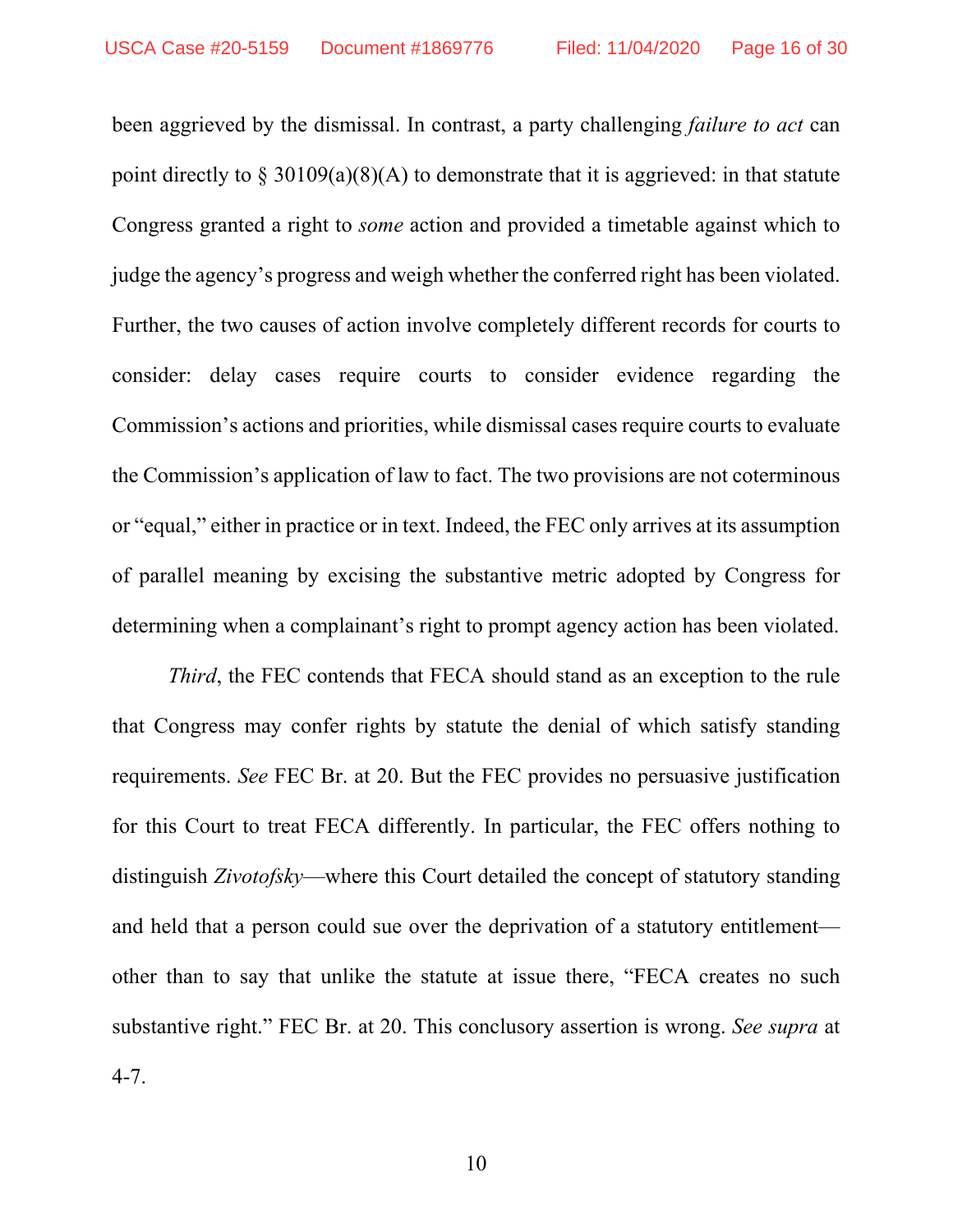Likewise, the FEC's effort to urge a different outcome than *Rushforth* is unavailing. In *Rushforth*, this Court held that a plaintiff had standing to sue an agency for its failure to promulgate regulations within the 180-day period required by the Sunshine Act. 762 F.2d at 1039 n.3. The FEC contends that the Court's holding in this regard is not precedential because "standing was uncontested," "merely lurk[ed] in the record," and was "neither brought to the attention of the court nor ruled upon." FEC Br. at 20 (quoting *Cooper Indus., Inc. v. Aviall Servs., Inc.*, 543 U.S. 157, 170 (2004)). Not so. This Court squarely considered and decided the standing question: "Mr. Rushforth clearly had standing as to the Sunshine Act action." *Rushforth*, 762 F.2d at 1039 n.3. Moreover, this Court examined the *Rushforth* decision a second time in *Zivotofsky* and reaffirmed that the promulgation deadline in the Sunshine Act was an example of a statutory right sufficient to support Article III standing. 444 F.3d at 618 ("The [plaintiff] is injured-in-fact for standing purposes because he did not get what the statute entitled him to receive. . . . The same injury can give a plaintiff standing to enforce the Government in the Sunshine Act, 5 U.S.C. § 552b . . . ." (citing *Rushforth*, 762 F.2d at 1039 n.3)). Contrary to the FEC's assertion, this Court has considered whether the Sunshine Act grants a statutory right to timely agency action sufficient to confer Article III standing, and held that it does.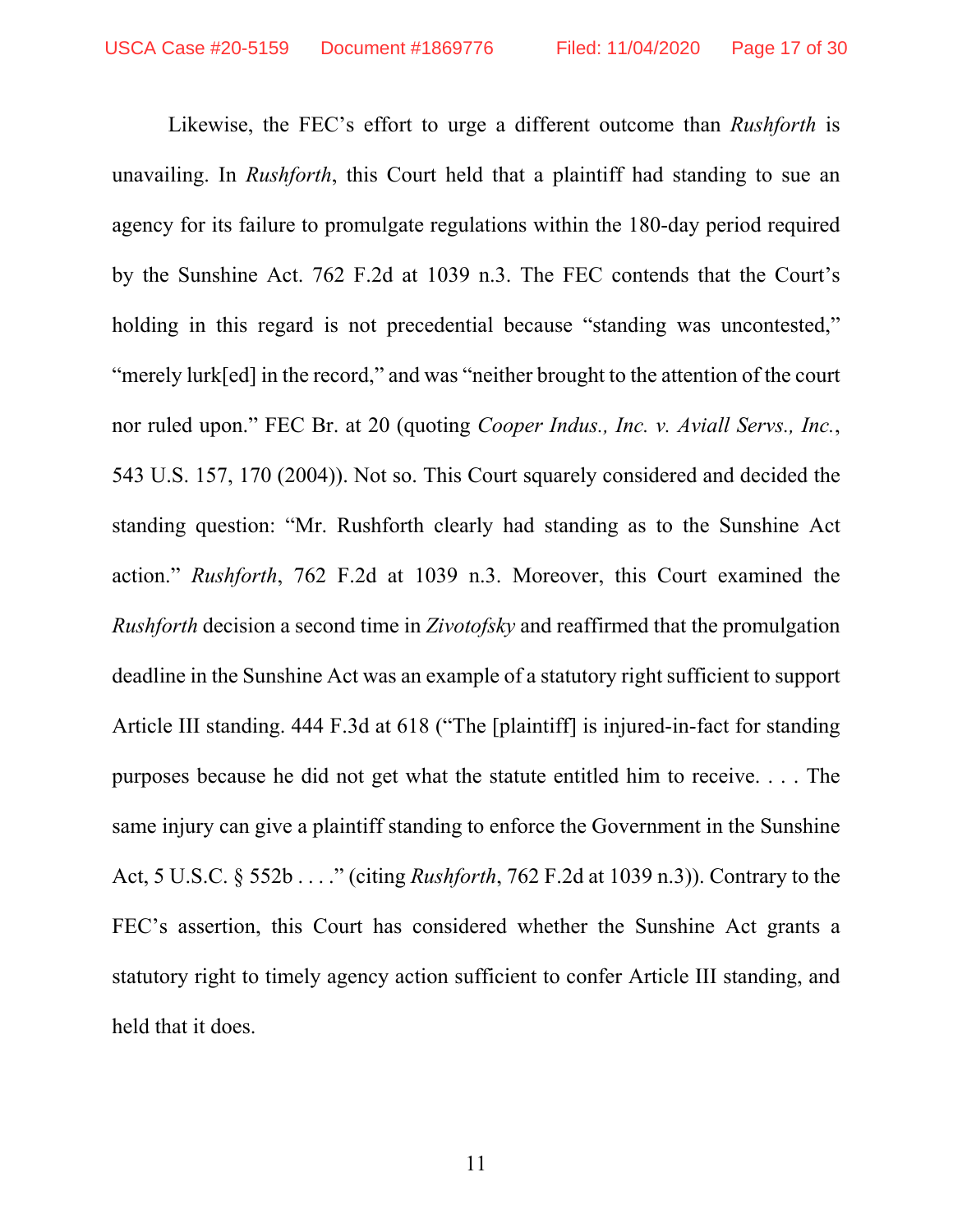The FEC also seeks to distinguish the Sunshine Act by contending that it "created a right to agency action and a specific deadline for that action," whereas "FECA does not." FEC Br. at 20-21. But FECA's plain text does precisely that: a party has a right to sue based upon the FEC's "failure . . . to act on [its administrative complaint] during the 120-day period beginning on the date the complaint is filed." 52 U.S.C. § 30109(a)(8)(A). FECA's provision does not cease to be a statutory right merely because a court is required to consider suits on a case-by-case basis to determine whether the particular length of delay is unreasonable. Section 30109(a)(8)(A) grants a right to *some* agency action, and provides a metric to consider in determining whether the delay is unreasonable. The FEC does not explain why the strict deadline in the Sunshine Act creates a right sufficient for Article III purposes but the deadline under FECA falls short of Article III simply because it is marginally more flexible. Nothing about a FECA delay suit makes it less of a Case or Controversy, *see* U.S. Const. art. III, than a Sunshine Act delay suit.

Nor does the FEC explain why a FOIA requestor has standing to sue anytime she is denied information she is statutorily entitled to receive, but an administrative complainant under FECA should not have standing to sue when she is denied the agency action—here, meaning *some* agency decision—she is statutorily entitled to receive. As this Court has explained, a FOIA requestor might request information that she has no actual interest in. *See Zivotofsky*, 444 F.3d at 617-18 ("Anyone whose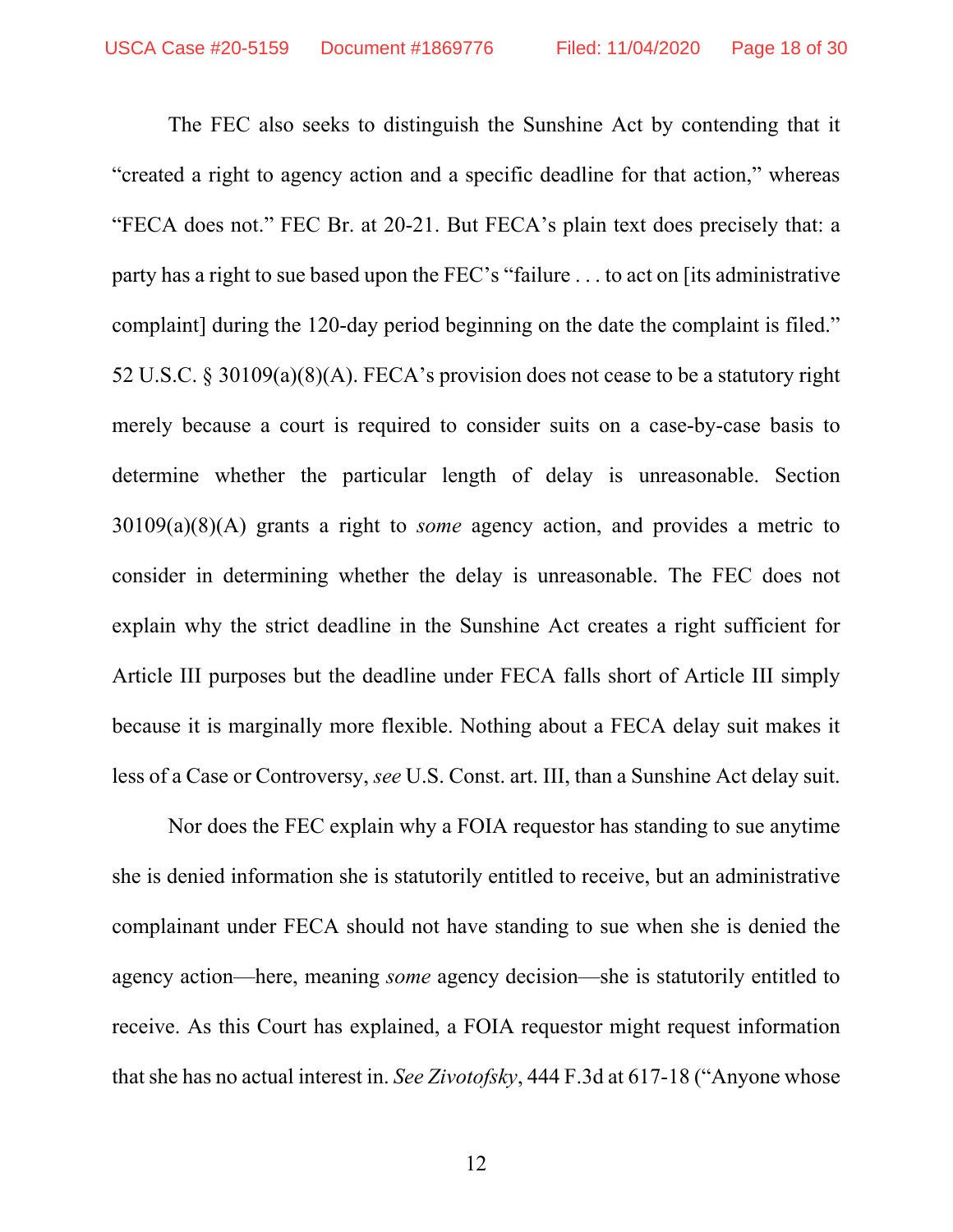request for specific information has been denied has standing to bring an action; the requestor's circumstances—why he wants the information, what he plans to do with it, what harm he suffered from the failure to disclose—are irrelevant to his standing."). All that matters is that FOIA entitles her to the information, and she has standing to sue if denied the information to which she is entitled. That is so even if she intends never to look at the information, and to immediately toss it in the trash. The FEC offers no explanation why the statutory entitlement to agency fulfillment of a FOIA request suffices to establish standing but the statutory entitlement to agency action on a FECA complaint does not.

Indeed, the right to agency action Congress conferred in FECA exists for weighty reasons that bear on the functioning of our democracy. *See* Opening Br. at 24-25; *DSCC*, 1996 WL 34301203, at \*8 ("[T]he deterrent value of the Act's enforcement provisions are substantially undermined, if not completely eviscerated, by the FEC's failure to process administrative complaints in a meaningful time frame."). Congress chose to create a bipartisan Commission to ensure that enforcement decisions were not motivated by improper partisan aims; but Congress ensured that an improper partisan desire to *prevent* enforcement could be checked by private complainants exercising their right to ensure action on their complaint. The delay suit is thus essential to ensuring compliance with FECA's substantive campaign finance laws, which exist to prevent corruption and ensure an informed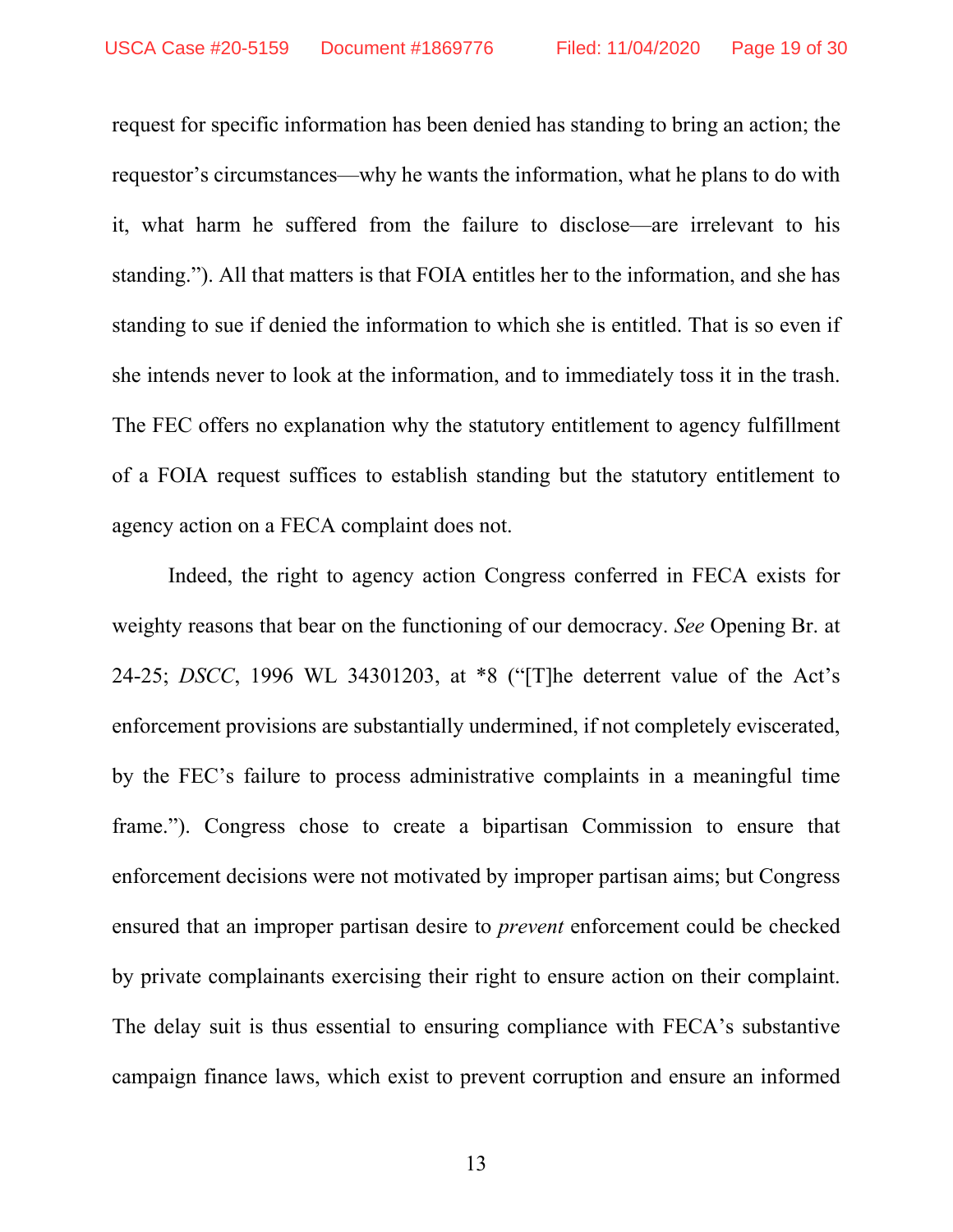electorate. *See Buckley v. Valeo*, 424 U.S. 1, 3 (1976). The right to agency action afforded by FECA is no less substantive than the identity of the city listed on a birth certificate, the receipt of a government document one might discard, or the timely promulgation of agency regulations. Even if it could be called "procedural," the right to agency action conferred by Congress in FECA is of such a weighty concern that it easily supports Article III standing. *See Spokeo, Inc. v. Robins*, 136 S. Ct. 1540, 1549 (2016) (noting that violation of procedural right may suffice to constitute injury in fact).

The Court should reject the FEC's invitation to create a different set of rules for FECA compared to other statutory rights and to insulate the FEC from judicial review.

### **II. The FEC's Failure to Act Deprives CLC of Information to which It Is Entitled by Statute and Directly Impedes CLC's Ability to Effectuate its Mission.**

A plaintiff "suffers an 'injury in fact' when the plaintiff fails to obtain information which must be publicly disclosed pursuant to a statute." *Akins*, 524 U.S. at 21. Here, the FEC's failure to act deprives CLC of information to which it is entitled by FECA, FOIA, and binding agency regulations, namely the results of the FEC's consideration of CLC's administrative complaint, and the bases for those results. *See* 52 U.S.C. § 30109(a)(4)(B)(ii) (requiring the Commission to disclose conciliation agreements and any "determination that a person has not violated [the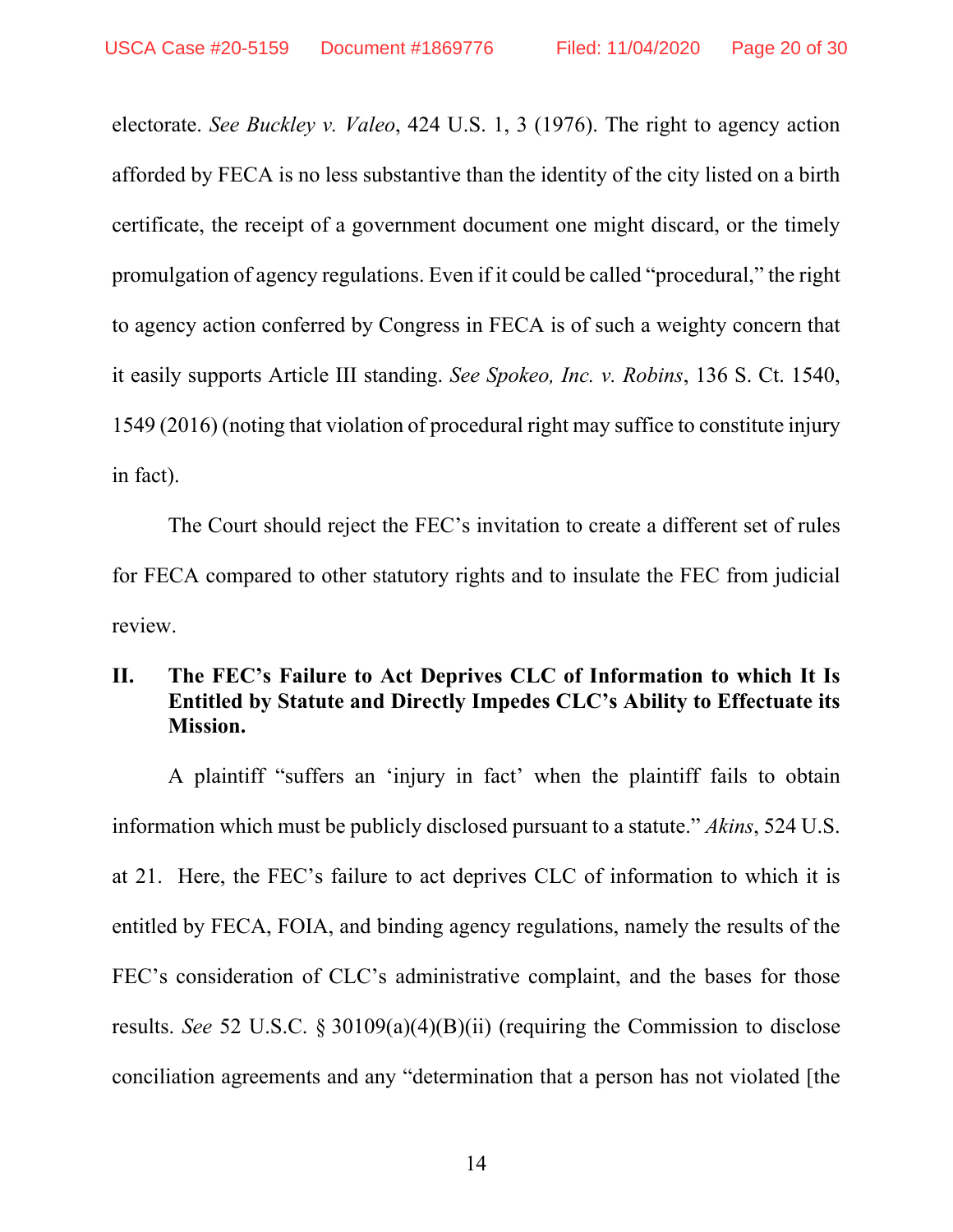law]."); 11 C.F.R. § 111.20(a) (requiring the Commission to release any "finding of no reason to believe or no probable cause to believe" or other "terminat[ion of] proceedings" and "the basis therefor"); *see also* 5 U.S.C. § 552(a)(2)(A), (a)(5) (requiring agencies to make public all opinions and orders in adjudications as well as commissioner voting records in all agency proceedings); *cf. Doe v. FEC*, 920 F.3d 866, 870-71 (D.C. Cir. 2019) (noting that the FEC has bound itself to disclose a variety of materials related to enforcement actions). As such, CLC has suffered an injury-in-fact sufficient to support standing and the district court's opinion should be overturned.

The Commission and *amicus* GEO<sup>2</sup> assert that CLC is not injured by the FEC's failure to act because the underlying administrative complaint seeks only determination of the legality of GEO's contributions, and not additional disclosure related to the same. *See* FEC Br. at 23-24; GEO Br. at 15-20. This argument conflates the relief sought by CLC's administrative complaint—enforcement of FECA against GEO—with the relief sought in *this* action—to force the Commission to comply with the law by acting on CLC's complaint.

In support of this flawed theory, the FEC and GEO rely on a series of cases in which courts found that plaintiffs lacked informational standing to challenge the

 $\overline{a}$ 

 $2$  GEO Corrections Holdings, Inc. is the respondent in the underlying administrative matter. GEO Br. at 8.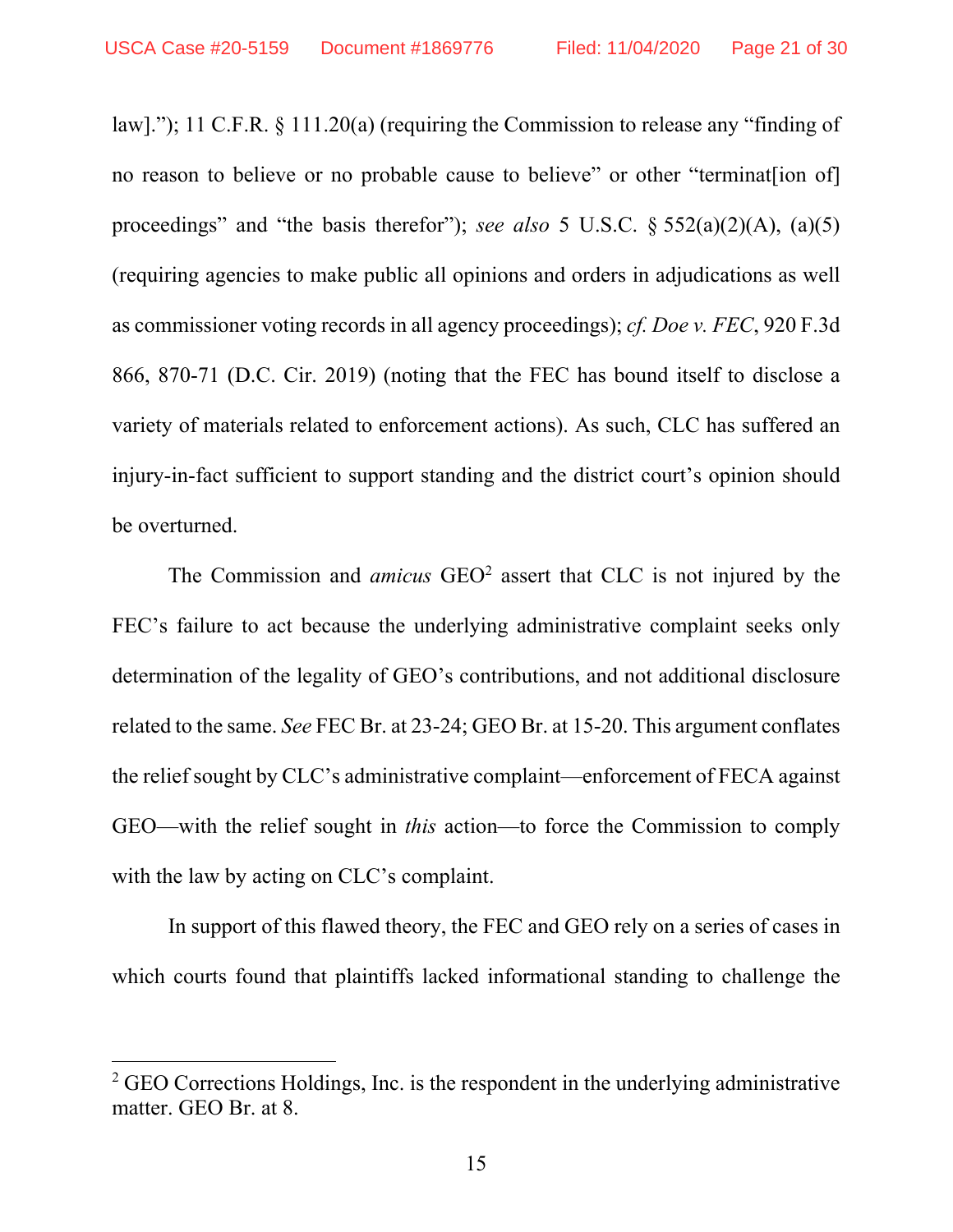FEC's unlawful *dismissal* of administrative complaints because enforcement of those complaints would not result in the disclosure of additional information. *See, e.g.*, *Citizens for Responsibility and Ethics in Washington [CREW] v. FEC*, 475 F.3d 337 (D.C. Cir. 2007) ("*CREW*"); *CREW v. FEC*, 267 F. Supp. 3d 50 (D.D.C. 2017); *Nader v. FEC*, 725 F.3d 226 (D.C. Cir. 2013) ("*CREW II*"). In each of these cases, however, the information sought by CLC here—the Commission's enforcement decision, the votes of the Commissioners, and the bases thereof—had already been disclosed. For instance, in *CREW*, 475 F.3d at 338, the court cited to evidence disclosed during the course of the FEC's investigation, including materials provided by the respondents in that case and "described in great detail in the [FEC] General Counsel's report"; the Commission's vote to adopt its General Counsel's recommendations; and the Commission's release of "materials relating to the matter . . . on the public record" at the close of the investigation). *See also CREW II*, 267 F. Supp. at 52 (noting the General Counsel's recommendation that the Commissioners vote in favor of investigation; that "only three of the six Commissioners so voted"; and that "both sides explained on the record the reasons for their vote"); *Nader v. FEC*, 823 F. Supp. 2d 53, 55 (D.D.C. 2011) (describing in detail the factual and legal findings contained in the General Counsel's report and adopted by the Commission). Indeed, the information had been disclosed precisely because in those cases the Commission *acted* on the complaints. Here, the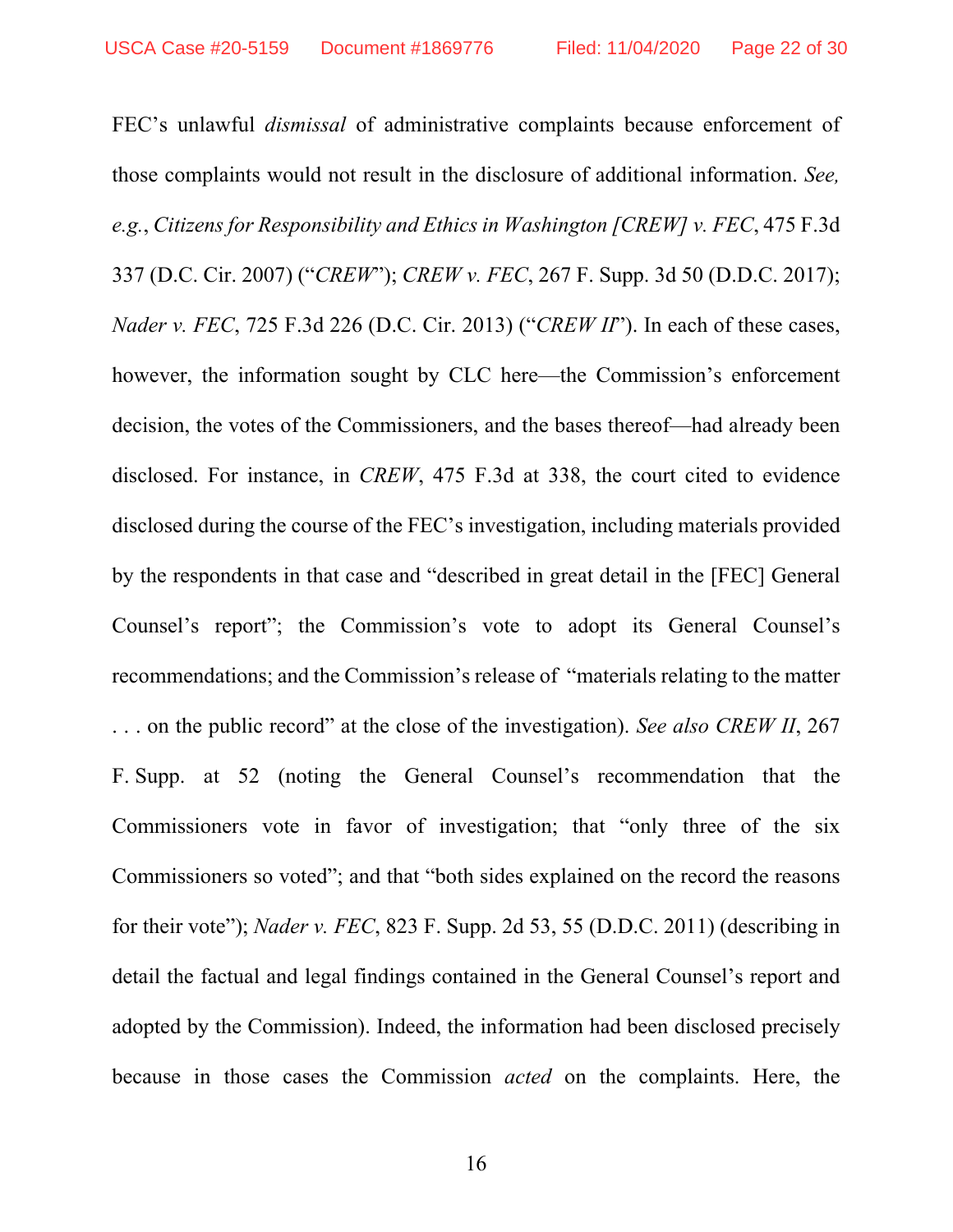Commission's unlawful *inaction* necessarily denies CLC that very information. As such, these cases are easily distinguishable.

The only delay cases cited by the FEC and GEO are similarly inapposite. In *Free Speech for People v. FEC*, the plaintiffs sought disclosure of information related to a single alleged in-kind contribution, and the court found no injury because the participants in the scheme had already admitted to and disclosed the information sought, 442 F. Supp. 3d 335, 343 (D.D.C. 2020). The plaintiffs thus did not allege and thus the court did not consider—the informational injury CLC has suffered here—the denial of information statutorily required to be disclosed by the *Commission* rather than the respondent. *Id.*In contrast, the plaintiff in *Judicial Watch v. FEC* did allege that he was entitled to "the information resulting from a thorough and complete investigation" of the underlying complaint, 293 F. Supp. 2d 41, 47 (D.D.C. 2003). But there the plaintiff lacked an injury-in-fact because the matter concerned his *own* contributions, so he was already aware of all the information that would result from any investigation by the Commission. *Id*. Here, in contrast, GEO has admitted that it has disclosed information to the FEC that has *not* been disclosed to CLC—including "responses filed with the FEC" in which GEO purports to "demonstrate[ ] that it is not a contractor and has not violated FECA." *See* GEO Br. at 18 n.3.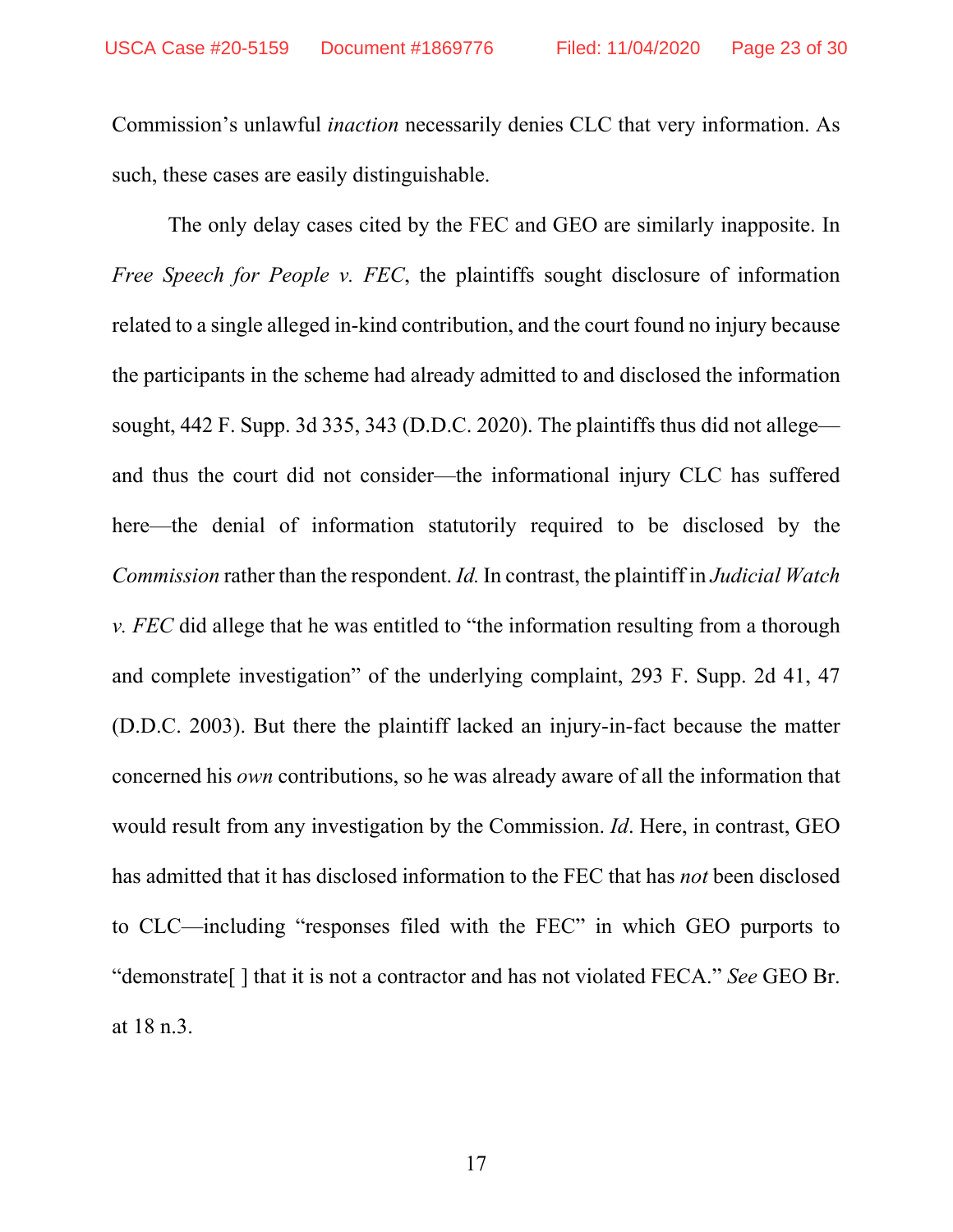Taken together, the cases relied upon by the FEC and its amicus make clear that the information released by the FEC at the conclusion of a matter goes beyond the "mere[] legal determinations that the Commission and staff have made regarding facts that have otherwise been disclosed." FEC Br. at 25. Rather, it extends to the factual materials disclosed by respondents or otherwise uncovered by the FEC during the course of its investigation, and which form the basis of its ultimate decision. *See*, *e.g.*, *Doe*, 920 F.3d at 868 (walking through the factual evidence revealed by the Commission's investigation of the matter at issue, and explaining how it formed the basis of the Commission's determination that a violation had occurred.). This information is precisely what CLC seeks and cannot otherwise obtain due to the Commission's failure to act. *See* 52 U.S.C. § 30109(a)(12) (prohibiting the Commission from releasing information about investigative matters until the administrative process is complete).

As such, the Commission's failure to act deprives CLC of more than simply "the knowledge as to whether a violation of law has occurred." FEC Br. at 25. It deprives CLC of information critical to its mission, including not only factual evidence related to the matter at hand, *see supra* at 14-17, but also information about how the Commission conducts enforcement with respect to the contractor contribution ban, what evidence it finds compelling, and how it prioritizes its enforcement docket at large. Importantly, the FEC does not assert—and thus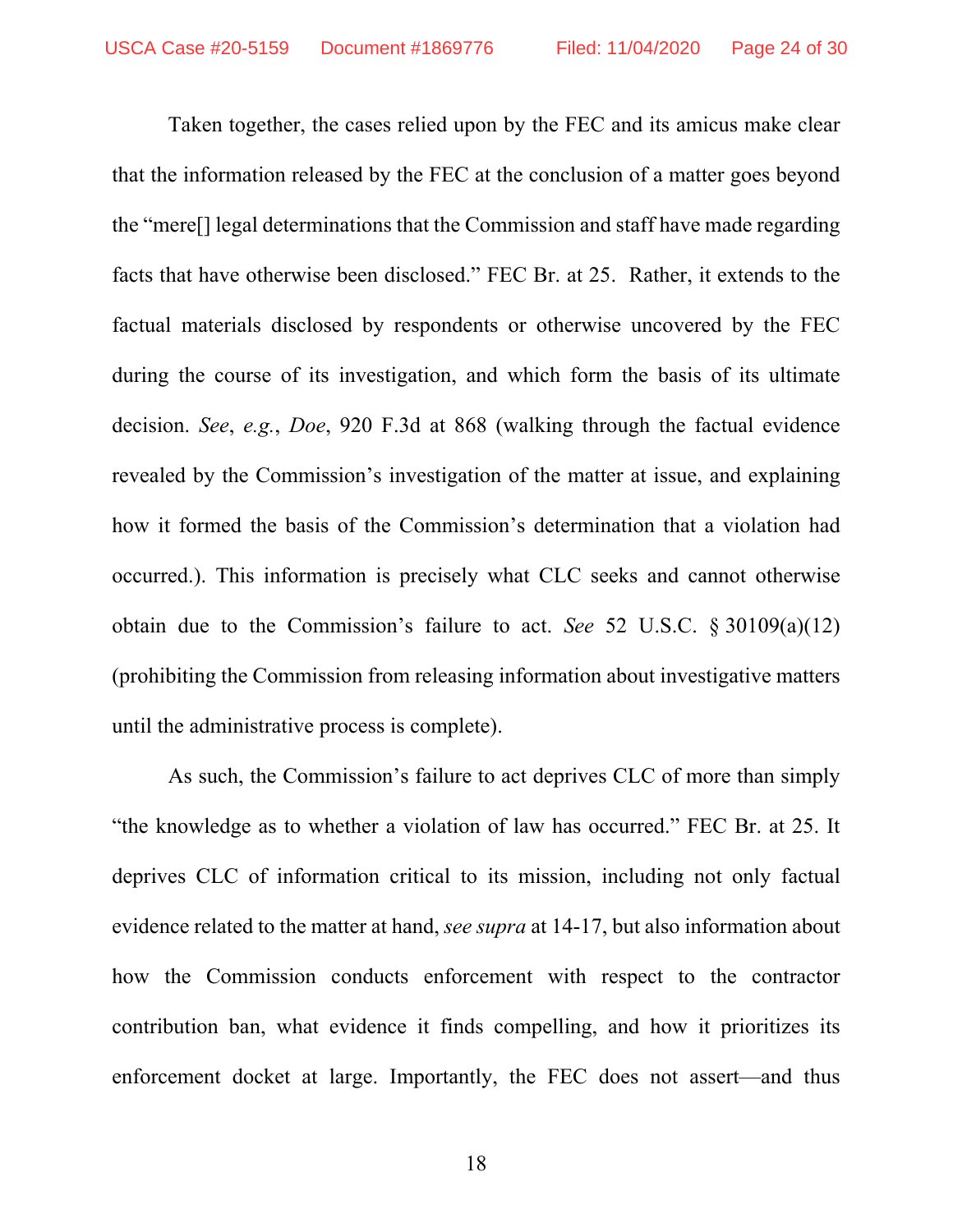waives—any argument that obtaining this information will not further CLC's mission by assisting CLC in effectively engaging in advocacy, rulemaking, or advisory proceedings before the FEC; providing informed policy analysis to the public and partner organizations; and identifying and prioritizing necessary reforms to the campaign finance laws.

Two final arguments advanced by the FEC and by GEO also fail. First, GEO's contention that the Commission is not obligated to release information sought by CLC is foreclosed by precedent. GEO does not dispute that the FEC has an obligation to disclose the basis of its decisions once a file is closed.3 In *Doe* this Court explicitly held that this obligation extends to factual evidence, including reports by the Commission's General Counsel, which "reveal the 'basis' for the Commission's actions." 920 F.3d at 871 n.9. Thus, GEO's argument that the information sought by CLC is subject to disclosure only as a matter of nonbinding agency policy fails. By withholding final action on the complaint, the Commission shirks its statutory and regulatory obligations to reveal its decision-making to complainants and the public.

 $\overline{a}$ 

<sup>&</sup>lt;sup>3</sup> Indeed, CLC is entitled to the disclosure of this information regarding the FEC's investigation and decision-making process *regardless* of whether the FEC determines GEO's contributions were illegal. *See supra* at 11-12 (citing 52 U.S.C. § 30109(a)(4)(B)(ii); 5 U.S.C. § 552(a)(2)(A), (a)(5); 11 C.F.R. § 111.20(a)).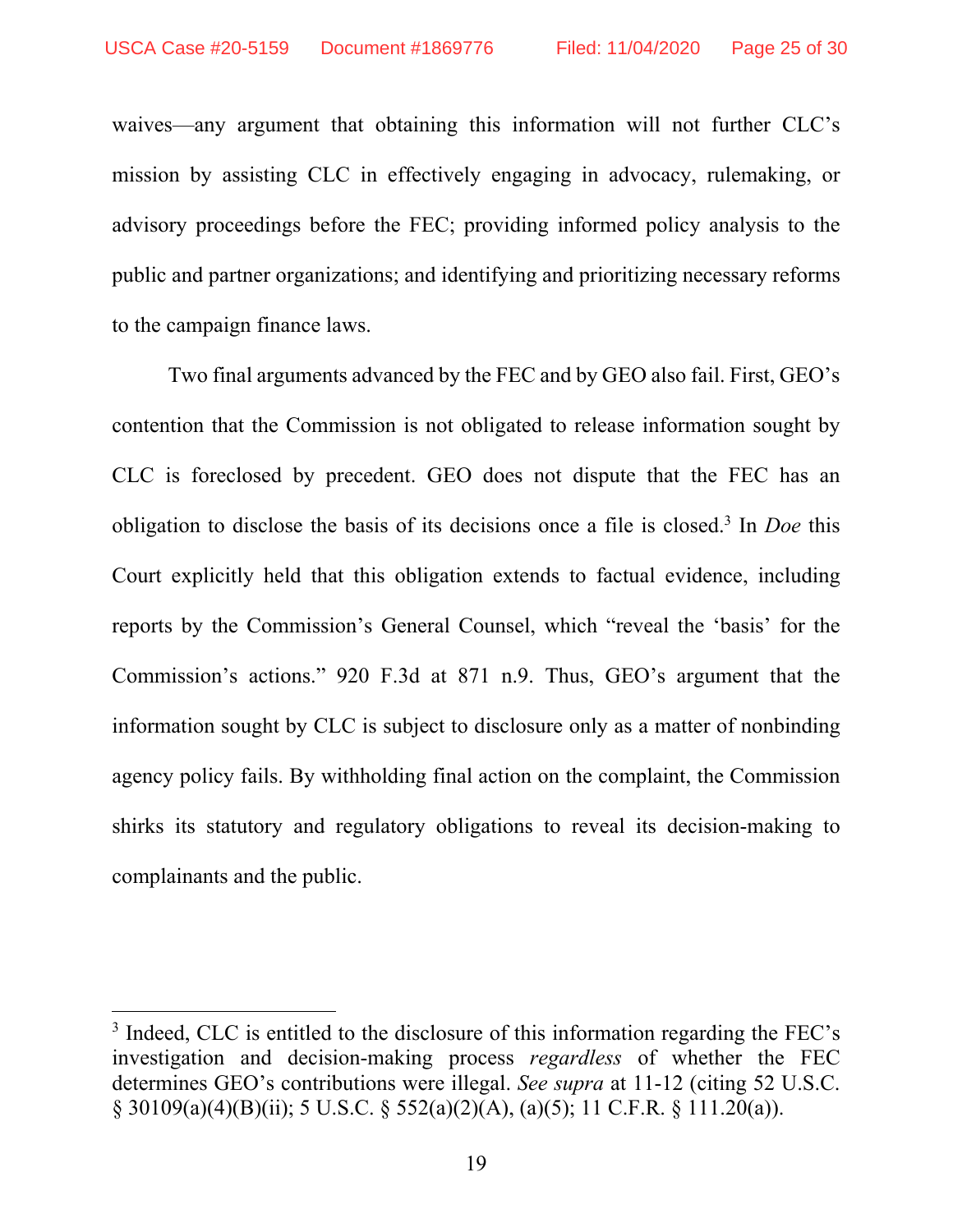Second, the FEC's argument that CLC's injury is not redressable is unavailing. CLC must only show "there is some possibility" that an order to conform to the law "will prompt [the agency]" to act on CLC's complaint. *See Massachusetts v. E.P.A.*, 549 U.S. 497, 518 (2007). The FEC does not dispute that it will release the information CLC seeks upon completion of the underlying proceeding, nor that an order to conform will prompt it to act. *See* FEC Br. at 27. Instead, the Commission merely contends that the timing of any release is "speculative." *Id*. (characterizing as "speculative" whether "a release would occur *soon* after the conclusion of the litigation") (emphasis added). But absent an order under section 30109(a)(8) requiring the FEC to take some action, the agency could hold this matter open in perpetuity, and never release the information to which CLC is entitled. Regardless of the precise date upon which the FEC will complete its work and release the information to which CLC is entitled, a court order will compel it to complete its work in a reasonable time—an apparently unachievable outcome absent such an order. CLC's injury is thus redressable.

### **III. Time Is of the Essence.**

CLC has noted repeatedly in this matter the significant prejudice inherent in the Commission's ongoing failure to act, which appears to have continued unabated notwithstanding the pendency of this action. CLC's underlying complaint has been pending for over four years, yet the agency has failed to act. This civil action has

20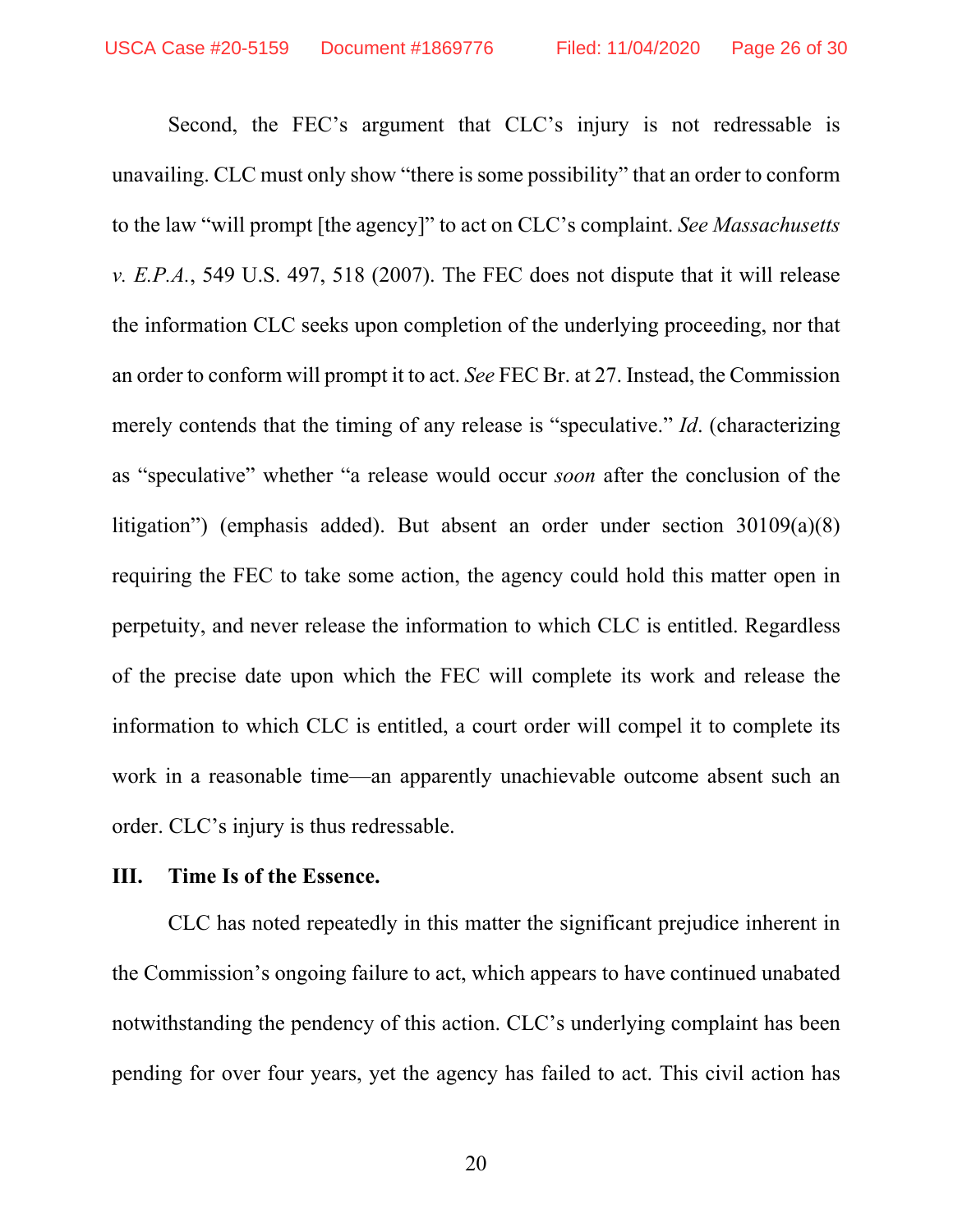been pending for nearly three years, yet it has failed to advance beyond the motion to dismiss stage. In all this time, it appears the Commission has yet to determine whether to even proceed on CLC's complaint. FEC Br. at 27 (noting that "*should*  [the agency] determine to proceed with the complaint," it could be years before the matter winds its way through the investigative process (emphasis added)). If this is true, CLC is almost certain to prevail on remand. Nonetheless, the Commission appears committed to drawing things out. *Id*. at 28 (noting that "the matter [will] be closed at a later point irrespective of a remand, and the proximity to remand would be dependent on the manner in which post-remand events unfold"). As such, although CLC does not formally seek expedited review within the meaning of this Court's procedures, CLC renews its request that this Court direct the district court to ensure that post-remand events unfold expeditiously, as justice demands.

### **CONCLUSION**

 For the foregoing reasons, the district court's judgment should be reversed and the case remanded for further proceedings.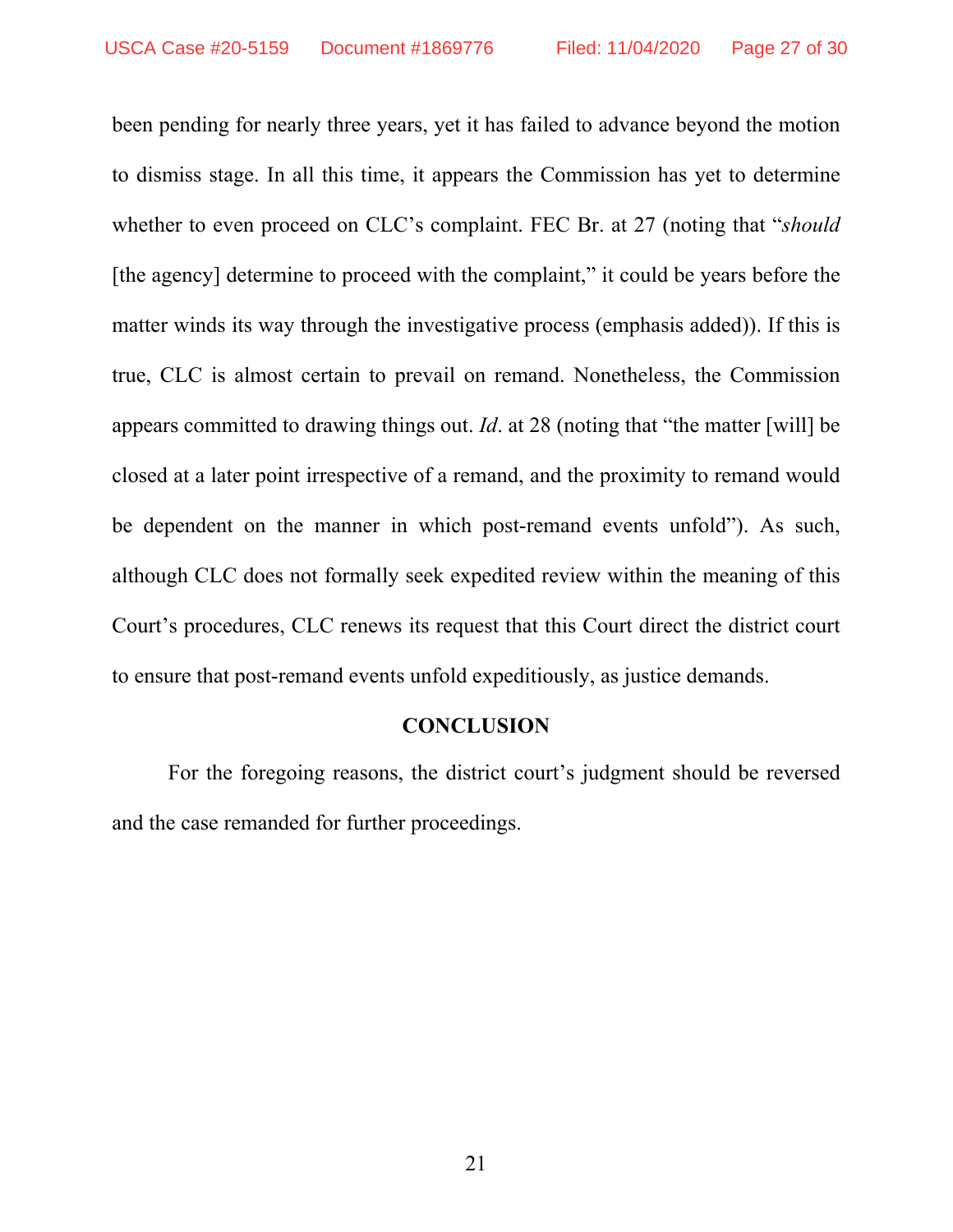November 4, 2020 Respectfully submitted,

/s/ Mark P. Gaber Mark P. Gaber Molly E. Danahy Megan P. McAllen CAMPAIGN LEGAL CENTER 1101 14th St. NW, Ste. 400 Washington, DC 20005 (202) 736-2200 mgaber@campaignlegal.org mdanahy@campaignlegal.org mmcallen@campaignlegal.org

*Counsel for Appellant*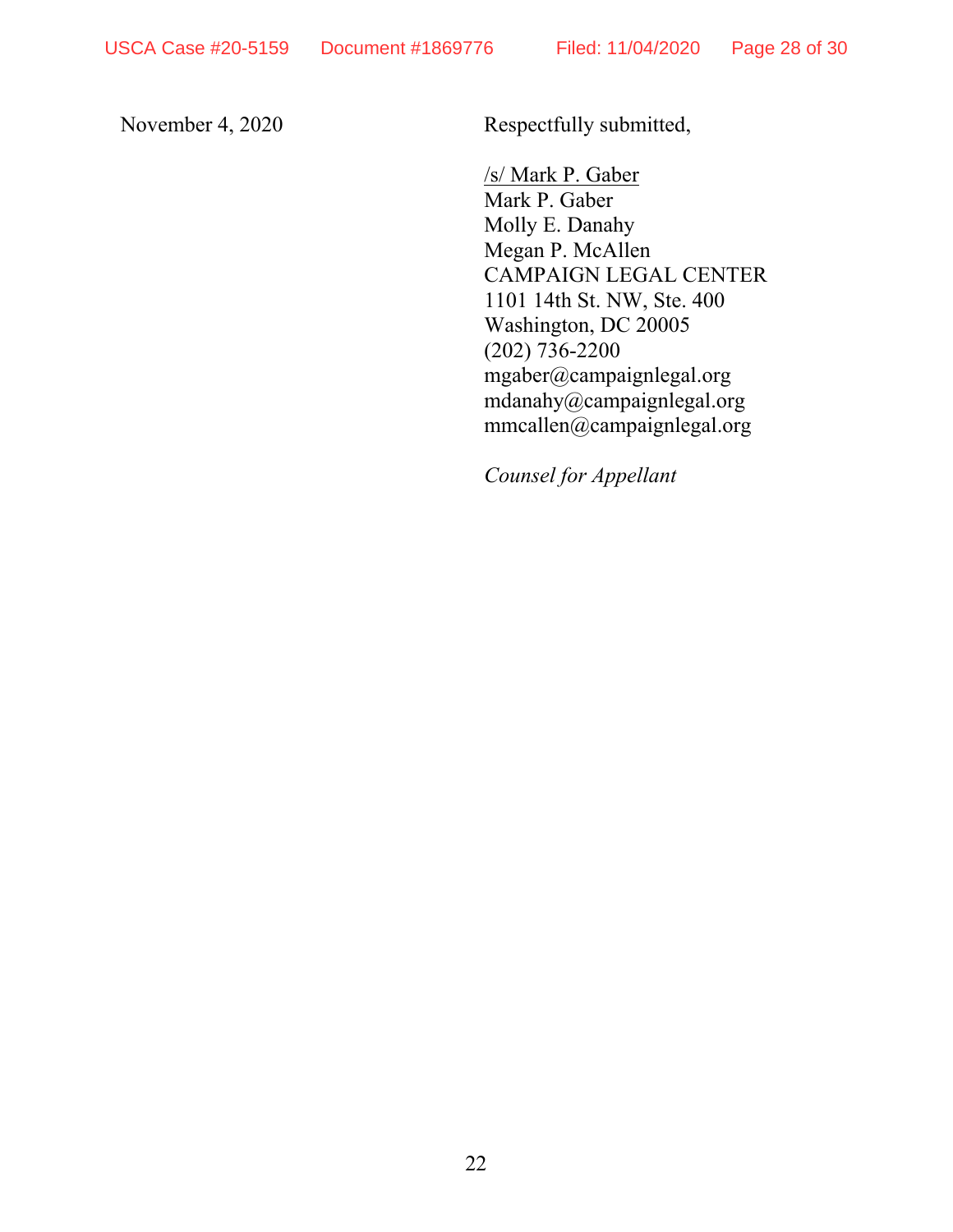### **CERTIFICATE OF COMPLIANCE**

Pursuant to Fed. R. App. P.  $32(a)(7)(C)$ , I hereby certify that this brief complies with the type-volume limitation because it contains 5,132 words, excluding the parts exempted by Fed. R. App. P. 32(a)(7)(B)(iii) and Cir. R. 32(a)(1). I further certify that this brief complies with the typeface requirements of Fed. R. App. P. 32(a)(5) and the typeface style requirements of Fed. R. App. P. 32(a)(6) because the brief was prepared in 14-point Times New Roman font using Microsoft Word.

November 4, 2020 /s/ Mark P. Gaber

Mark P. Gaber

*Counsel for Appellant*